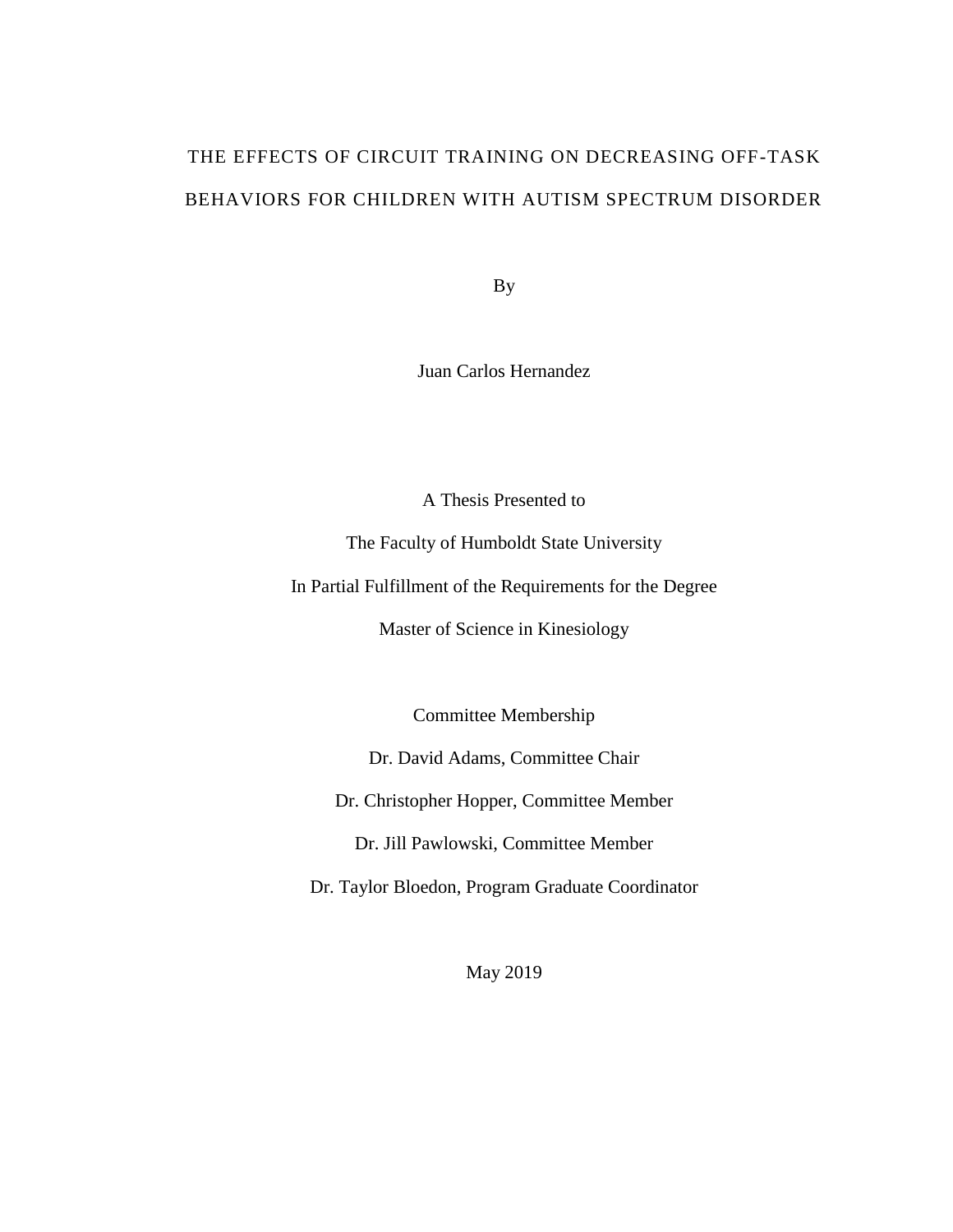#### ABSTRACT

#### THE EFFECTS OF CIRCUIT TRAINING ON DECREASING OFF-TASK BEHAVIORS FOR CHILDREN WITH AUTISM SPECTRUM DISORDER

#### Juan Carlos Hernandez

Autism spectrum disorder (ASD) is the fastest growing developmental disability according to Centers for Disease Control and Prevention (CDC). Prevalence shows that 1 in 59 children are born with Autism Spectrum Disorder, and having this population engage in physical activity will reduce off-task behavior. The purpose of this study is to determine the benefits of circuit training on decreasing off-task behavior while improving health for children with Autism Spectrum Disorder, and encourage parents, teachers, and specialist to incorporate similar drills, activities, and exercises with the ASD population. In this study, a special education high school teacher and APE instructor will choose four students who have off-task behavior and are diagnosed with ASD to participate in this study.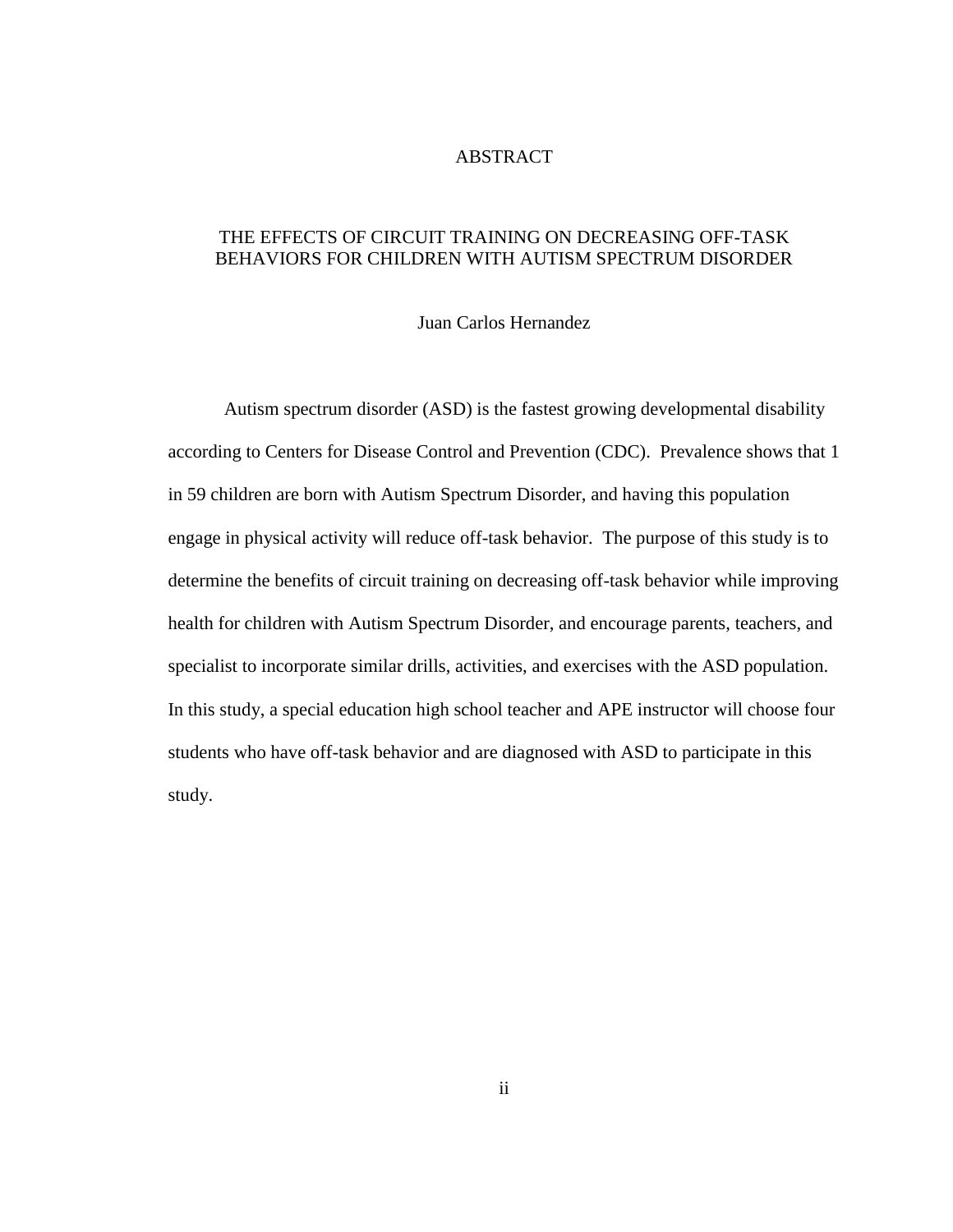#### ACKNOWLEDGEMENTS

First, I would like to thank and acknowledge my committee chair, Dr. David Adams for his consistent support, guidance, and the time he spent revising my thesis. He set a clear path for me to follow and guided me throughout the entire process. I am truly thankful for all his help and dedication. I would also like to thank committee member Dr. Christopher Hopper for his encouragement to continue my education at Humboldt State University, and committee member Dr. Jill Pawlowski for her advice and guidance in starting off my thesis. All three members played a role in the accomplishment of this thesis, and for that I am grateful.

Additionally, I would like to thank my professor and mentor Mike Webb who inspired me to pursue a career in the field of adapted physical education. He was the first person I spoke with about my interest in helping children with disabilities through physical activity.

Lastly, I want to thank my family for their endless support and encouragement. They are my inspiration and my drive to better myself day by day.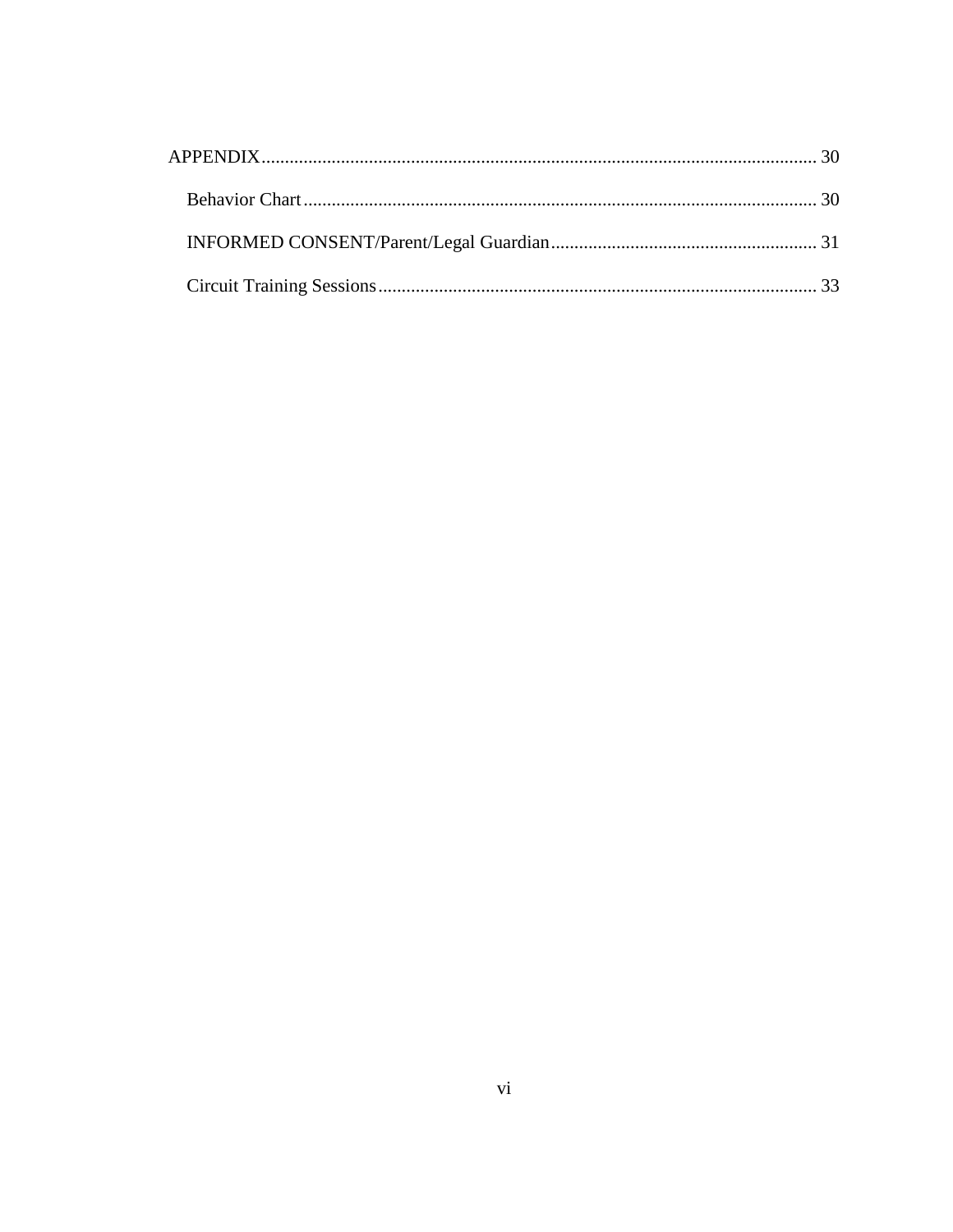### LIST OF TABLES

| Table 2. Description of Circuit Training Program Sequence and Activities 15 |  |
|-----------------------------------------------------------------------------|--|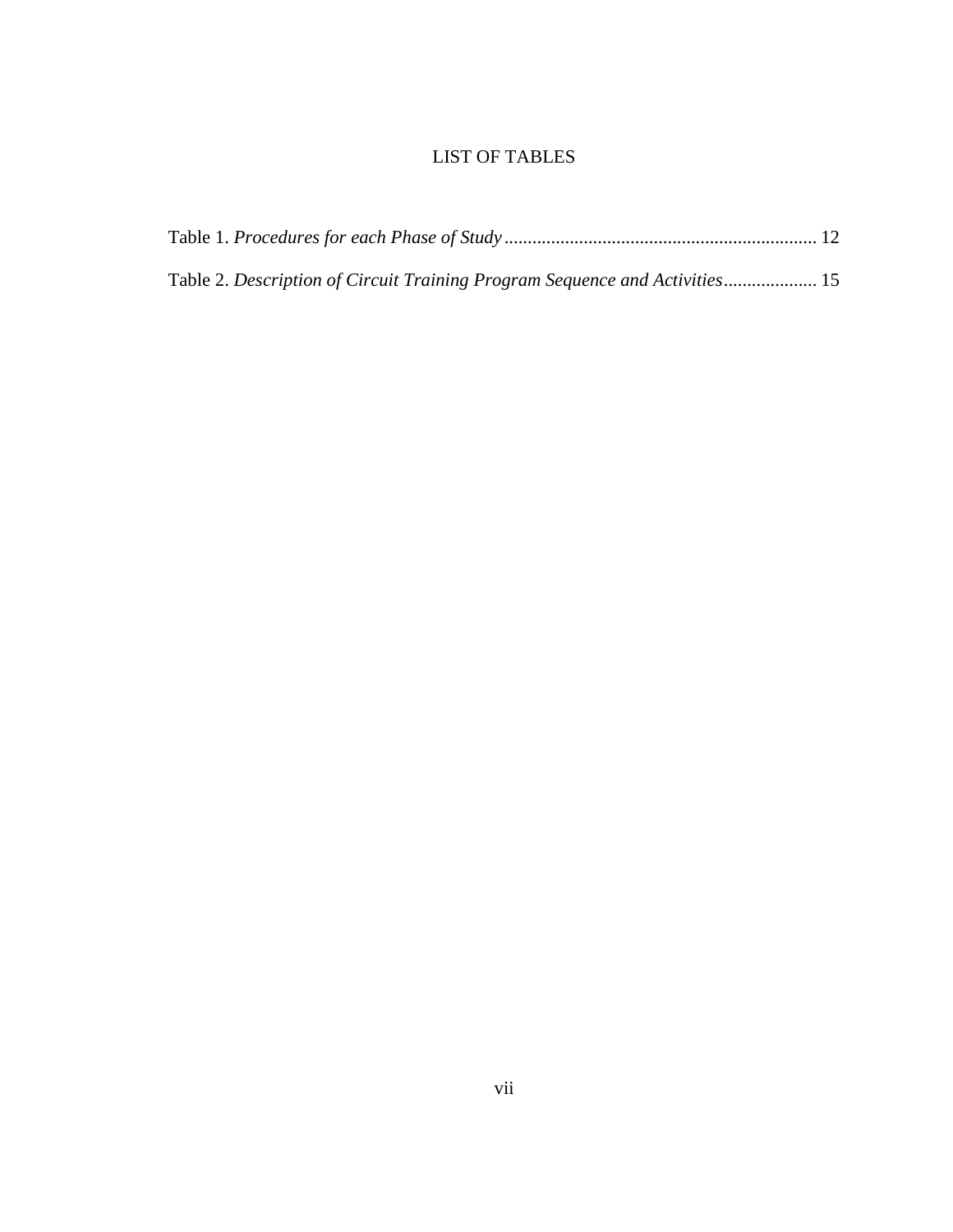### LIST OF FIGURES

| <i>Figure 1.</i> Participant 1: Total Number of Off-Task Behaviors Demonstrated Within Each |  |
|---------------------------------------------------------------------------------------------|--|
|                                                                                             |  |
| <i>Figure 2.</i> Participant 2: Total Number of Off-Task Behaviors Demonstrated Within Each |  |
|                                                                                             |  |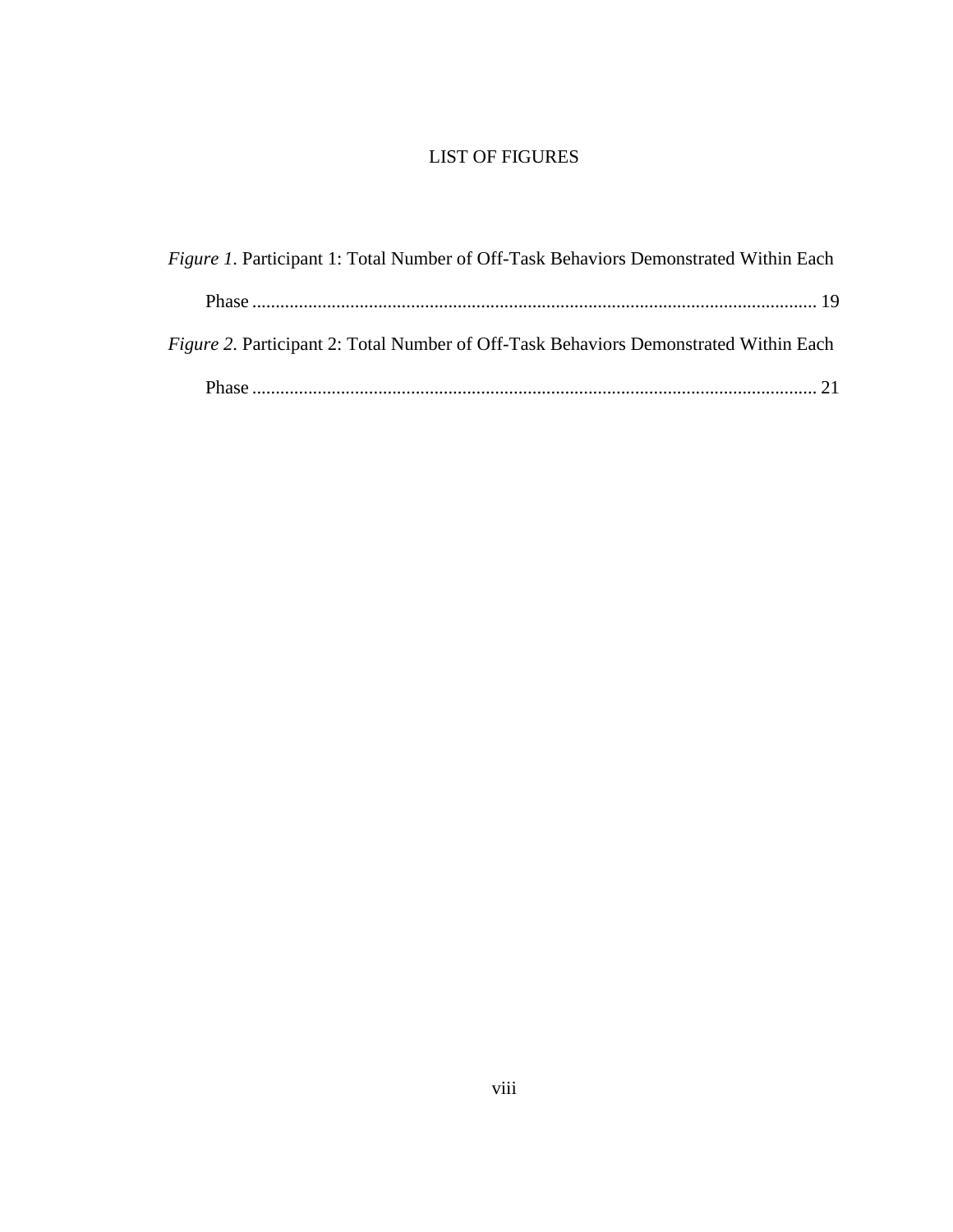#### CHAPTER 1

#### Introduction

Autism spectrum disorder (ASD) is the fastest growing neurodevelopmental disorder with one in 59 children in the United States being diagnosed (CDC, 2019). Exercise has many benefits for children with ASD, such as decreasing stereotypic and inappropriate behaviors (CDC, 2019; Watters & Watters, 1980). Due to social and communication skill deficits, having children with ASD participate in regular exercise or team sports, instead of isolated activities may be difficult (Menear & Neumeier, 2015). In most cases, children with ASD lack social interaction or communication skills, which prevents them from interacting in physical activity and team sports and instead, they engage in isolated activities (Winnick, 2011). The CDC (2019) reported that less than a third of children including those with ASD meet the established Physical Activity Guidelines for Americans (CDC, 2019). Alternative exercise programs, such as agility stations or circuit training, which require less socializing and tactical awareness, may be a good way to meet the physical activity needs for this population.

#### Autism Spectrum Disorder

ASD is a neurodevelopmental disorder that acts as an umbrella term for children who are diagnosed with four separate disorders, including Autism, Asperger's syndrome, childhood disintegrative disorder, and pervasive developmental disorder not otherwise specified (American Psychiatric Association [APA], 2013). Children who are diagnosed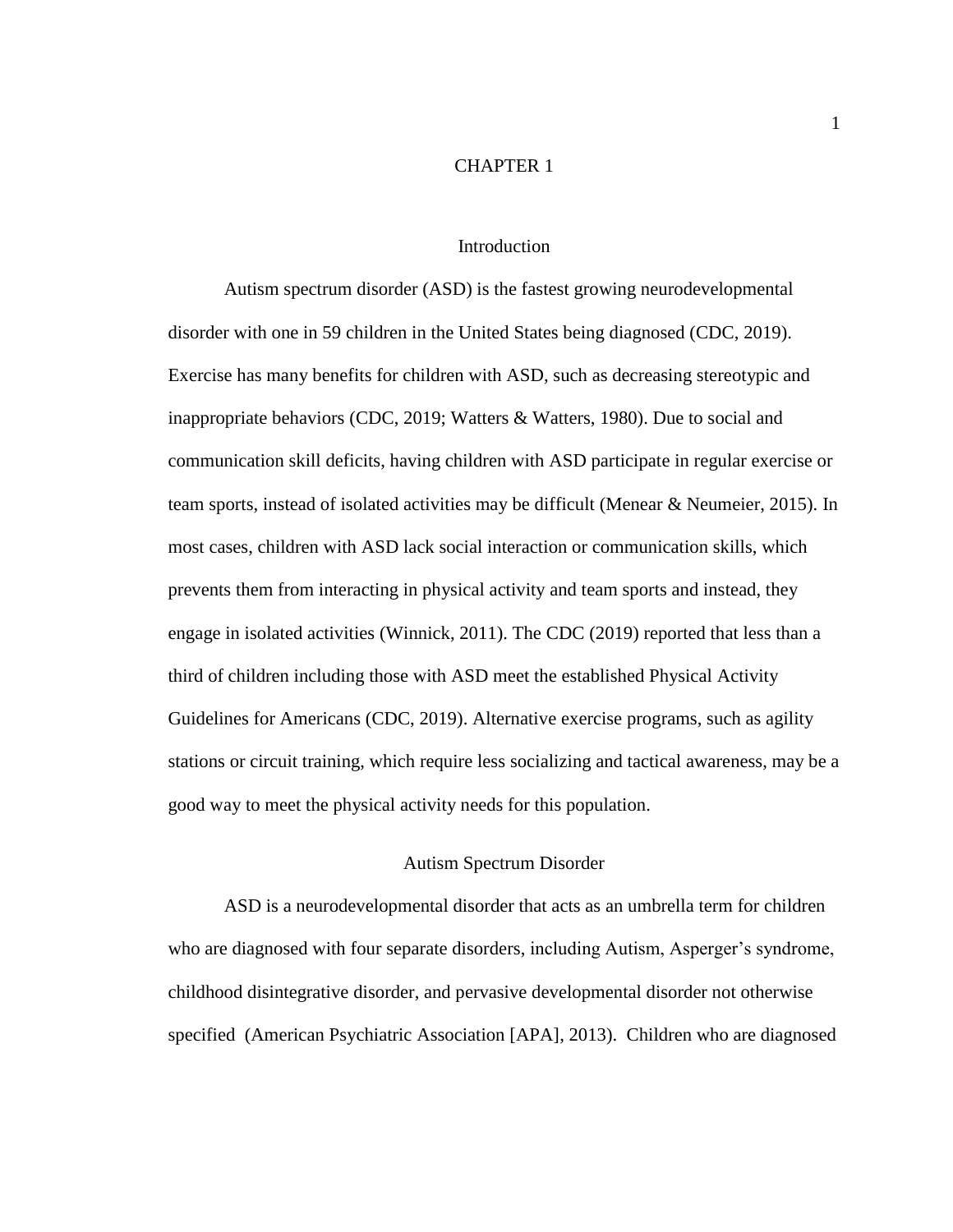with ASD have core characteristic deficits in social skills and communication skills, and display repetitive and stereotypical behaviors, which make adapting to change within their environment difficult (APA, 2013). A child can be diagnosed with ASD as early as 18 months, but most are diagnosed after the age of three (CDC, 2019; Winnick, 2011). Due to different levels of severity children with ASD can be diagnosed at three different levels (i.e., Level 1,2,3). A Level 1 diagnosis requires consistent support throughout the child's day, while a Level 2 diagnosis requires substantial support, and a Level 3 diagnosis requires substantial support at all times (APA, 2013)

#### Exercise

Exercise can be defined as a subcategory of physical activity, which is planned, structured, repetitive, and has a purpose of improving or maintaining physical fitness (Caspersen, Powell, & Christenson, 1985). Exercise has three levels of intensity, which include light, moderate, and vigorous, and could include activities, such as walking, jogging, bicycling, and swimming. The California Nutrition and Physical Activity Guidelines for Adolescents (2015) recommends children between the age of 6 to 17, participate in 60 minutes or more of moderate to vigorous daily physical activity (Guidelines and Resources for Adolescents, 2015: Rajbhandari, 2015). In addition, adolescents who participate in exercise from a young age are more likely to continue physical activity later in life (Rajbhandari, 2015).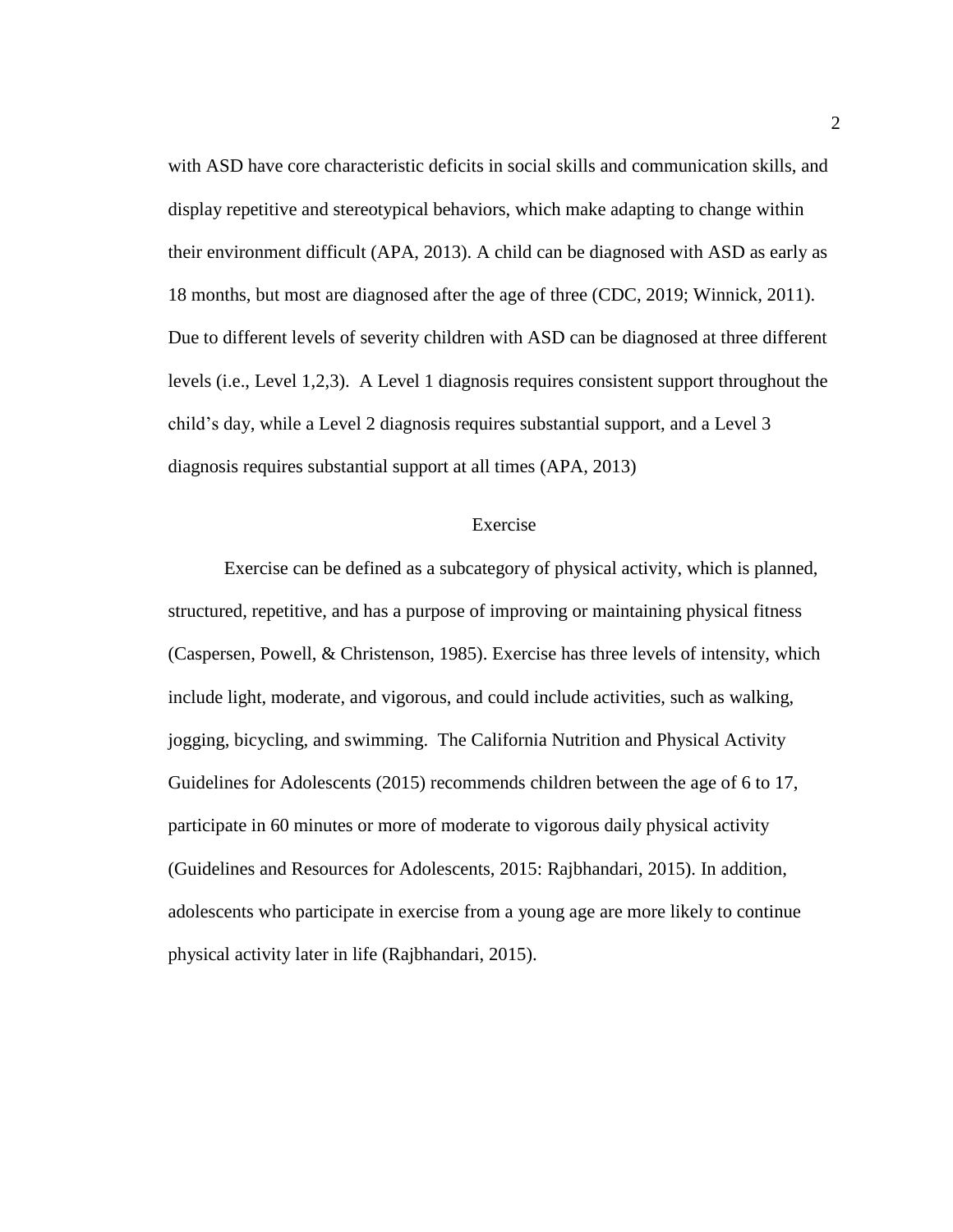#### Off-Task Behaviors for Children With ASD

ASD is a neurodevelopmental disorder that impacts a child's ability at different levels to communicate, socialize, and be involved in many of the same activities as his or her typically developing peers (CDC, 2019). ASD is a spectrum, and therefore the likelihood of two children demonstrating the same behaviors is unlikely (APA, 2013). Because of these deficits associated within the population staying on-task for children with ASD may be difficult. In 2014, the National Professional Developmental Center on Autism Spectrum Disorder identified exercise as an evidence-based practice (Evidence-Based Practices | Autism PDC, 2017). Benefits from consistent bouts of exercise (i.e., jogging in the school yard for 8-10 minutes) have demonstrated a reduction in off-task behaviors (i.e., hand flapping, rocking, spinning, and torso movements) for children with ASD (Watters & Watters, 1980).

#### Circuit Training

Circuit training is a program of mixed resistance, aerobic and flexibility exercises performed in sequence at a series of stations and can benefit children with ASD in both aerobic and anaerobic capacity, as well as self-regulation (Mauro & Cermak, 2006; Quinn, 2018). Incorporating activities and exercises that require pressure to muscles, joints, and bones such as jumping, pushing, leaping, and running through cones while maintaining their balance is a way to allow children to experiment different sensory processes, while learning how their bodies work and developing a sense of body and selfcontrol (Mauro & Cermak, 2006). Recently, researchers have established that physical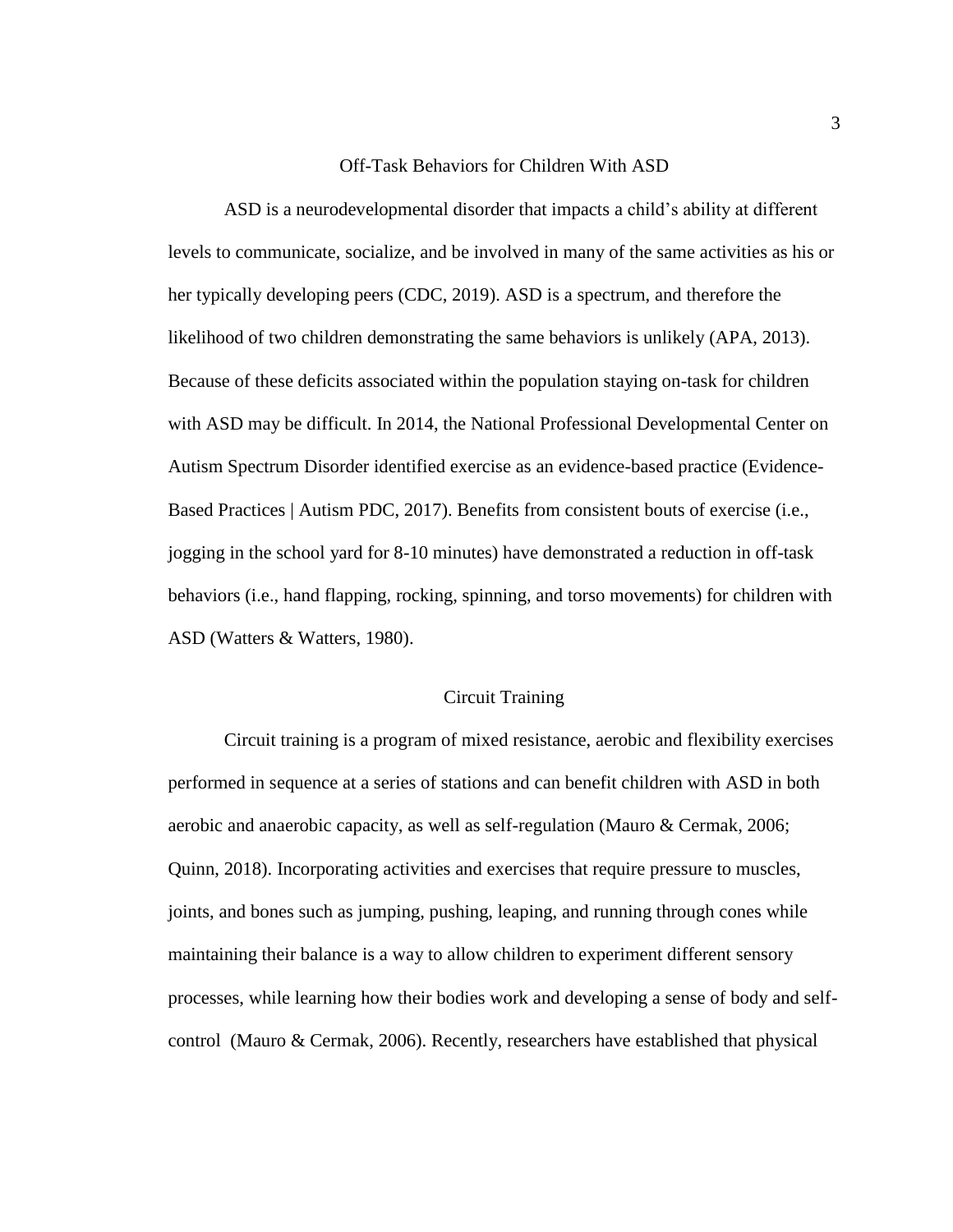activity is particularly beneficial for children with ASD because it improves attention span during academic tasks, and reduces disruptive and off task behaviors that may cause class disruption (Magnusson, Cobham, McLeod, 2012; Menear & Neumeier, 2015; Todd, Reid, & Butler-Kisber, 2010; Watters & Watters, 1980). Additionally, circuit training promotes physical activity through moderate to vigorous exercises that are performed sequentially.

#### Literature Review

#### Benefits of Circuit Training for Children With ASD

Circuit training offers children with ASD the opportunity to be involved in an individualized or small group exercise program and receive the health benefits associated with regular physical activity. Children with ASD may have delays in motor development (Zachor & Merrick, 2012). Circuit training can be designed specifically to meet the needs of each child by incorporating exercises and activities where children can have success. Teachers can increase participation, and motivate children by frequently changing activities, having different stations, and transitioning quickly for students who have a short attention span (Crollick, Mancil, & Stopka, 2006). Further, developing activities with a sensorimotor approach for children with ASD can improve their sensory dysfunction, coordination, and motor control (Crollick, Mancil, & Stopka, 2006). For children with ASD, improving cardiovascular endurance and flexibility are both necessary for proper movement, and motor development (Crollick, Mancil, & Stopka, 2006). For these reasons, circuit training can be used as an alternative method to improve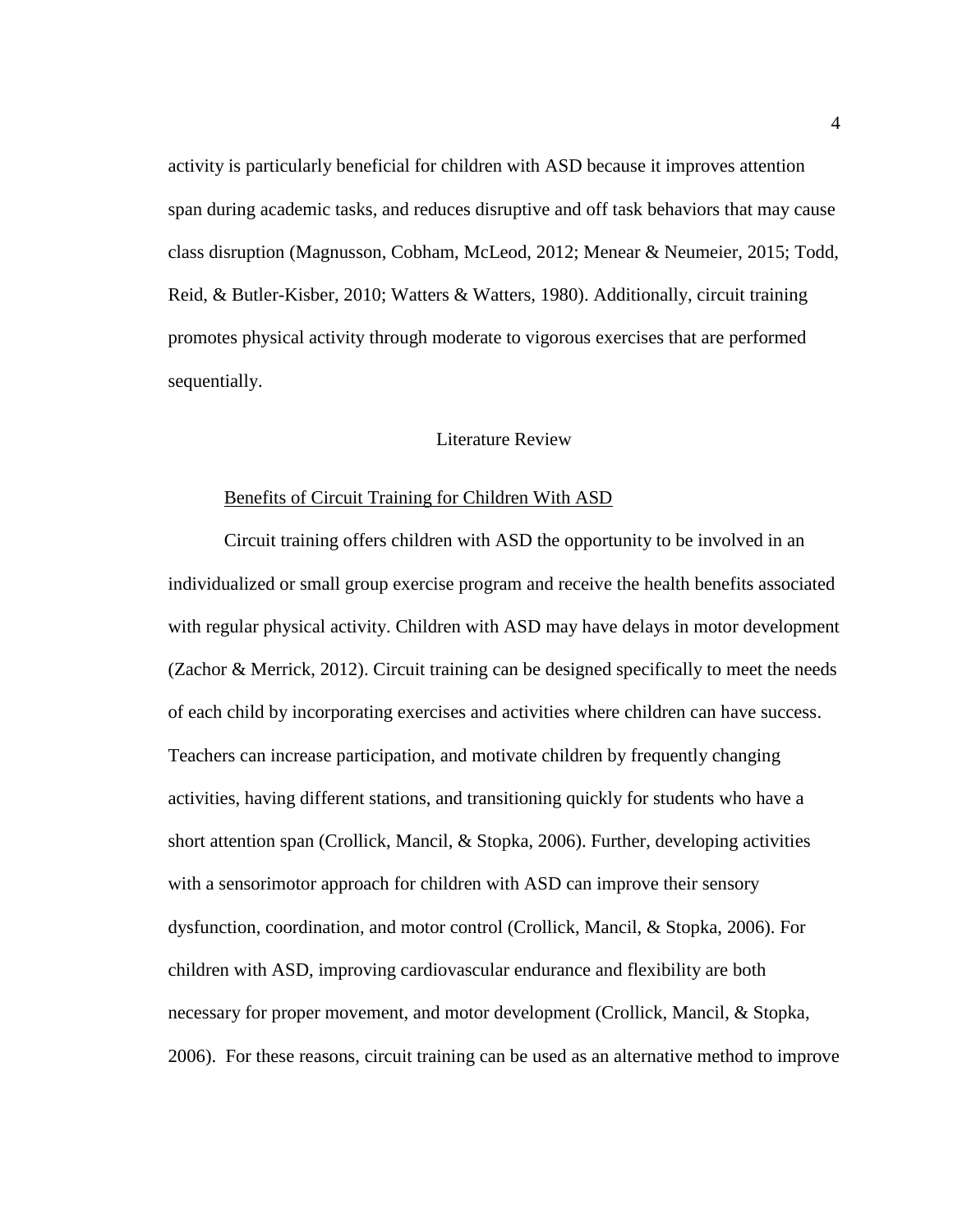the physical activity levels of children with ASD, while also improving aerobic capacity, health, and motor skills.

Circuit training has gained popularity because it is time-efficient, promotes healthy results, and does not require any one specific set of equipment (Lee, Spector, & Reilly, 2017). Several studies done on the effects of High Intensity Interval Training (HIIT) have proven that short exercises at high intensity can be a method to significantly increase and improve aerobic, strength, and cardiorespiratory fitness in athletes and untrained people (Androulakis-Korakakis et al., 2018; Lee et al., 2017). In addition, a study on the effects of 4-week HIIT program for obese children, reported that the participants found the HIIT program more enjoyable, and preferred compared to other types of workouts (Lee et al., 2017).

#### Research that has Changed Behaviors for Children With ASD

Physical activity has benefits that go far beyond physical changes. Researchers have shown that physical activity (i.e., moderate-to-vigorous) can improve on-task behaviors, overall health, and a decrease stereotypical and repetitive movements (Lang et al., 2010; Levinson & Reid, 1993; Magnusson, Cobham, & McLeod, 2012) for children with ASD. Various studies, such as Magnusson, Cobham, & McLeod, (2012), Todd and Reid, (2006), Watters and Watters, (1980) have demonstrated that moderate to vigorous exercise had positive effects on behaviors for children with ASD. Although, each study focuses on a distinct exercise, the common factor in all three is the intensity level (i.e., moderate-to-vigorous) that produces better on-task behavior. In addition, Levinson and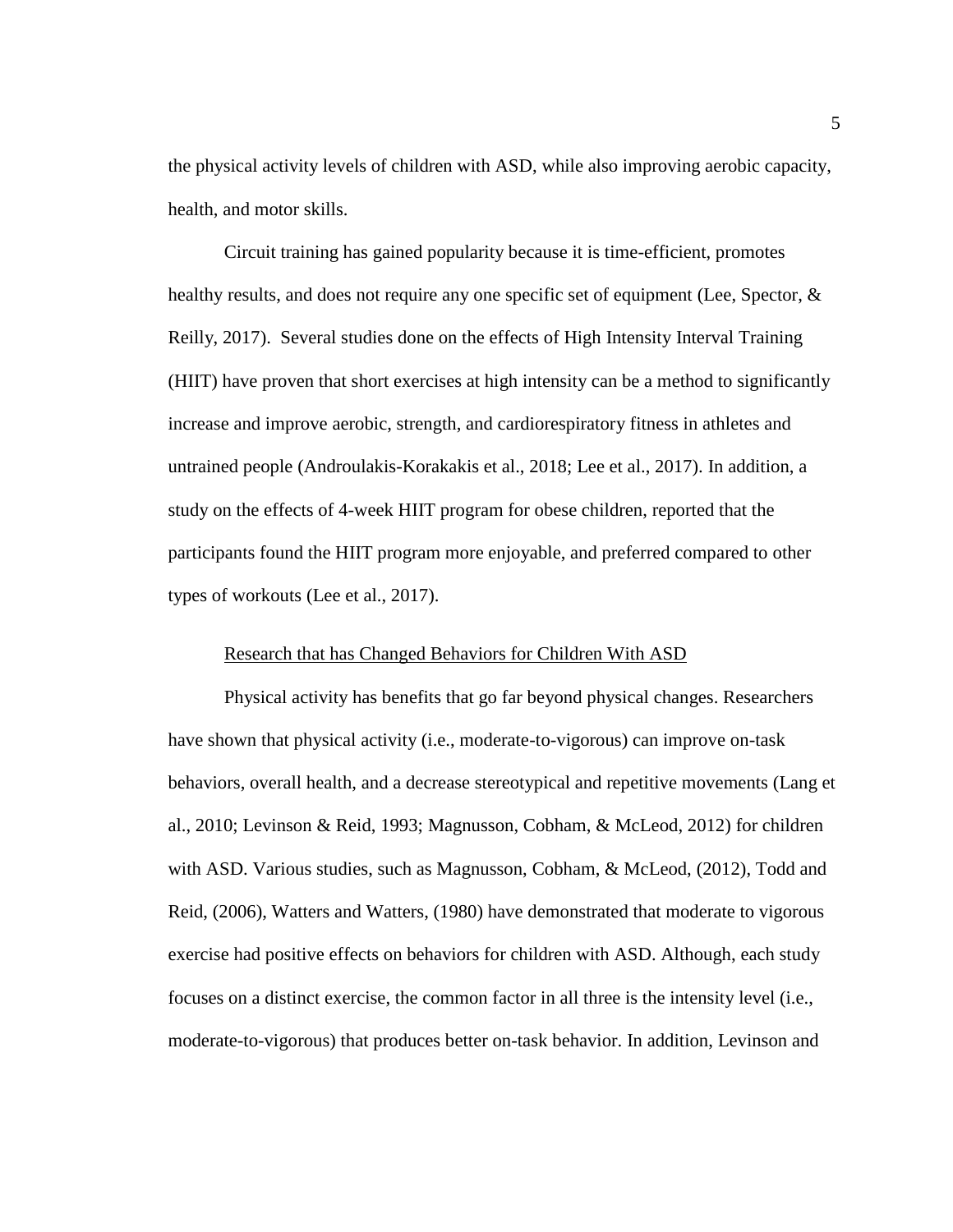Reid, (1993) focused on the effect of exercise intensity on the stereotypic behaviors of individuals with autism indicated that all three participants (i.e., two males, one female, 11 years of age) had a decrease in stereotypic behaviors after 15 minutes of brisk jogging. Similarly, the Journal of *Physical Education, Recreation and Dance* promotes physical activity for children with ASD because of the benefits it has on this population, such as biological benefits (i.e., cognitive performance), behavioral benefits, and improvements in attention span (Menear & Neumeier, 2015). To sum it up, rhythmic activity that uses large muscles and are continuous including running or cycling at a moderate or vigorous level helps decrease inappropriate actions (Crollick, Mancil, & Stopka, 2006).

In all, any physical activity is beneficial for children with or without disabilities. The aim of this study is to reduce off-task behavior while promoting physical activity through circuit training that is high intensity, but short duration to engage children with ASD to participate. Activities that require social understanding, and communication can be a challenge for children with ASD, and as a result discourage them from participating in organized team sports (Menear  $&$  Neumeier, 2015). Therefore, this study will attempt to decrease off-task behaviors, for children with ASD through circuit training program that incorporates full-body movement. The researcher has hypothesized that the total number of off-task behaviors will decrease for each participant in the classroom following the circuit training exercise program.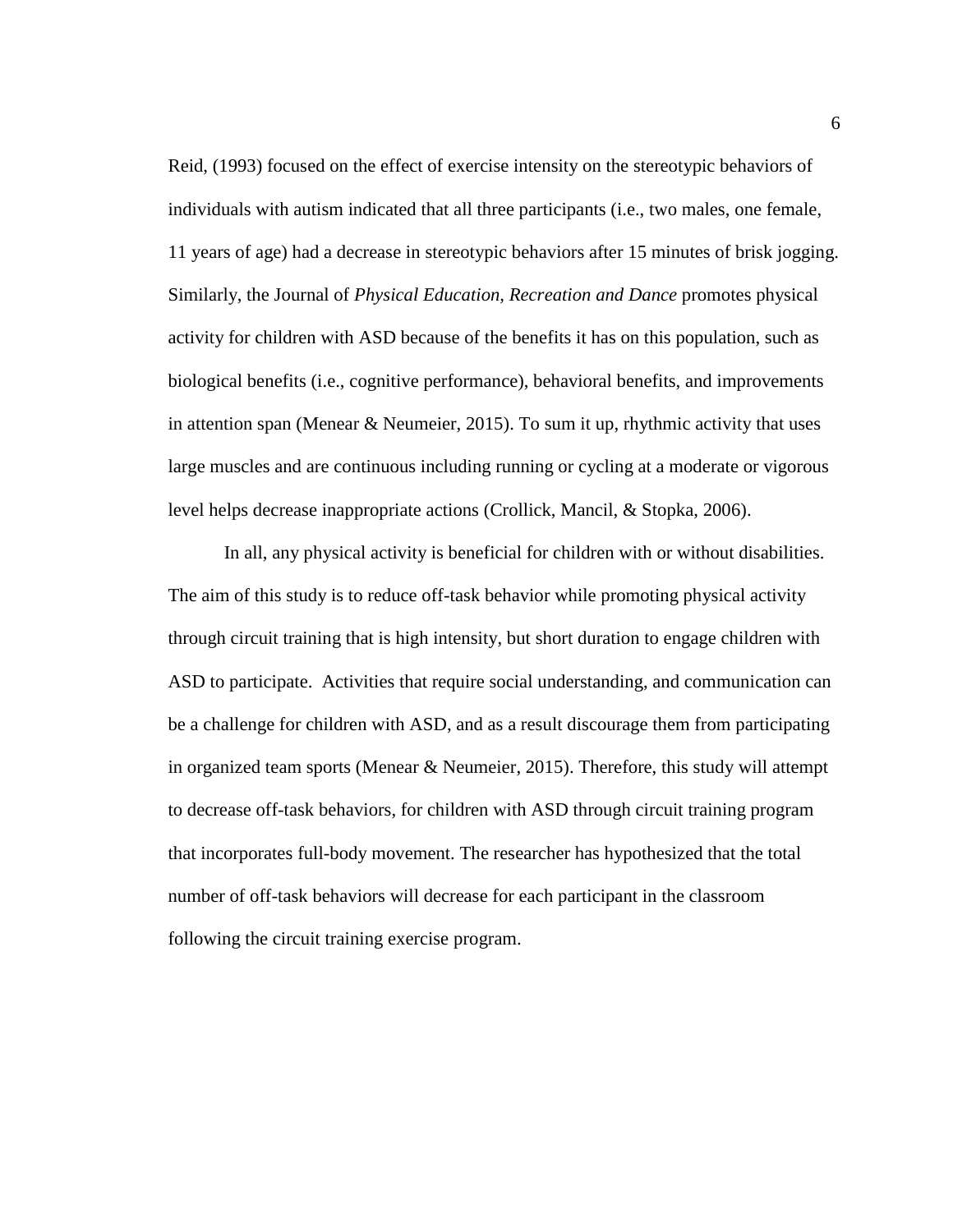#### Purpose Statement

This study will attempt to decrease off-task behaviors, for children with ASD through circuit training program that incorporates full-body movement.

#### Research Hypothesis

The researcher has hypothesized that the total number of off-task behaviors will decrease for each participant in the classroom following the circuit training exercise program.

#### Keywords

*Autism Spectrum Disorders* **-** ASD is a neurodevelopmental disorder that acts as an umbrella term for children who are diagnosed with four separate disorders, including Autism, Asperger's syndrome, childhood disintegrative disorder, and pervasive developmental disorder not otherwise specified (American Psychiatric Association [APA], 2013).

*Circuit Training* - Circuit training is a program of mixed resistance, aerobic and flexibility exercises performed in sequence at a series of stations and can benefit children with ASD in both aerobic and anaerobic capacity (Quinn, 2018).

*Exercise* - Exercise can be defined as a subcategory of physical activity, which is planned, structured, repetitive, and has a purpose of improving or maintaining physical fitness (Caspersen et al., 1985).

*Off-task behaviors* – For this study off-task behaviors refers to actions that are disruptive in the classroom such as talking out loud, not following directions, and not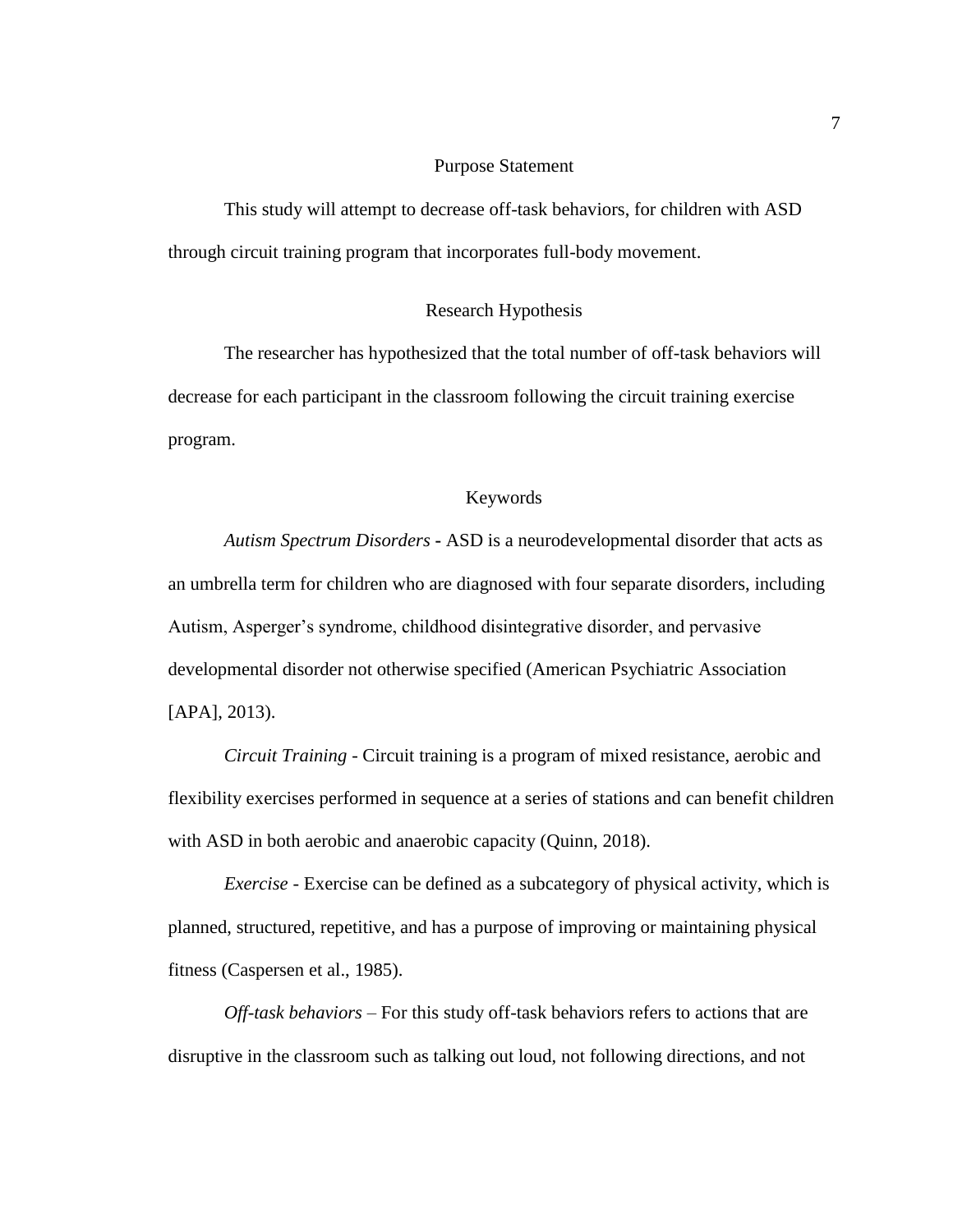keeping one's hands to themselves.

*Motor Development* - Refers to the continuous, age-related process of change in movement as well as interacting constraints (or factors) in the individual, environment, and task that drive these changes (Haywood & Getchell, 2014).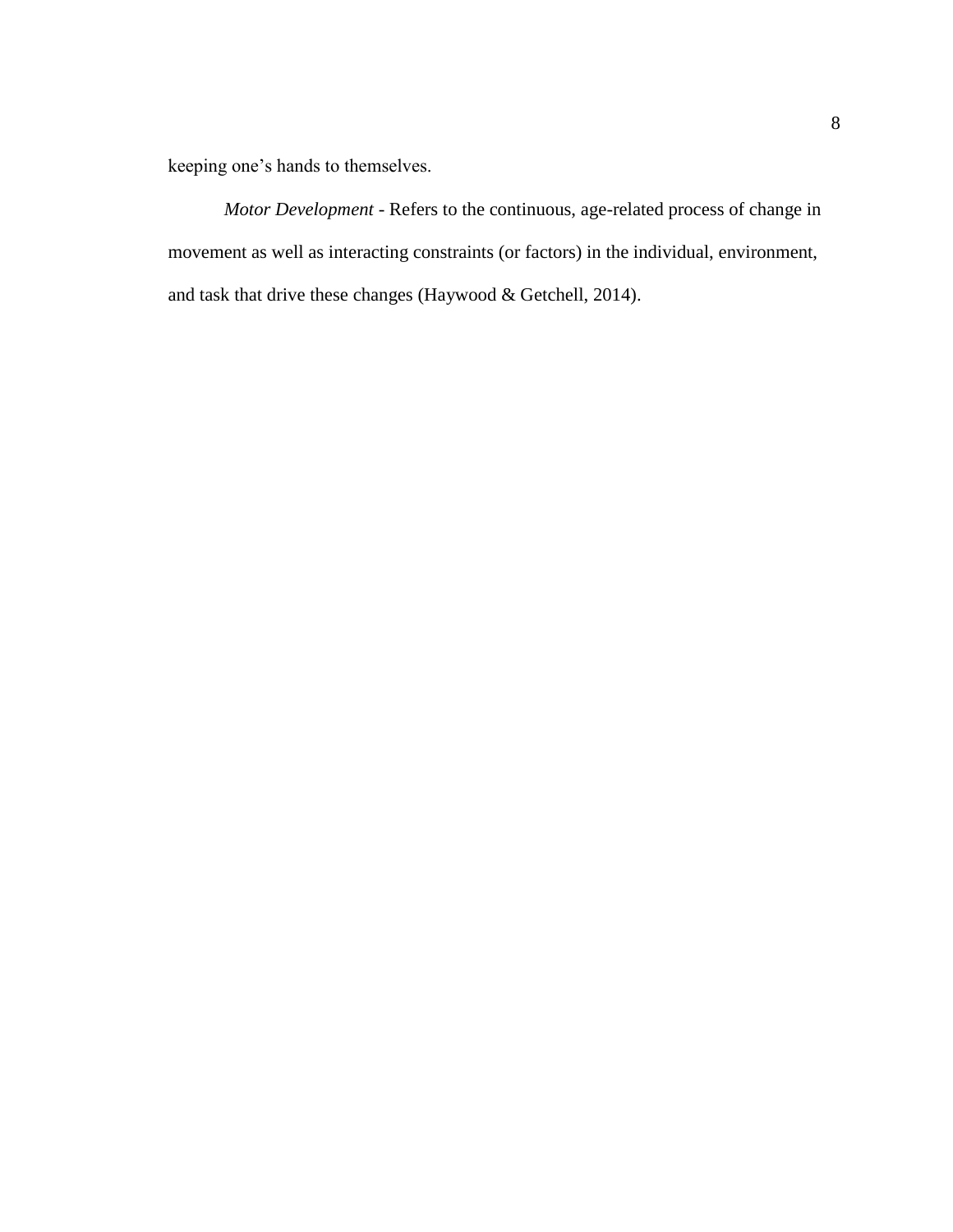#### CHAPTER II

#### Method

#### **Participants**

For this study, two males both 15 years of age were recruited from a high school in Northern California to participate in the study. Each participant had been previously diagnosed with ASD Level 2 according to the Diagnostic and Statistical Manual of Mental Disorders (APA, 2013). Participants were recruited with the help of their primary high school teacher, primary researcher, and qualified for the study by showing signs of off-task behavior in class (e.g. disruptive, not-following instructions, non-participating). Each participant demonstrated the ability to understand verbal commands, engage in exercise, and not need consistent support from another educator. Prior to data collection, the primary researcher received Institutional Review Board (IRB) approval from Humboldt State University to move forward with the study. Additionally, each participant had parental consent and gave verbal assent to the primary researcher to be included in the investigation.

#### **Instrument**

The instrument used for this study was a behavior chart obtained from a middle school in Northern California. The behavior chart tracked student behaviors by tallying the number of times the participant was off task such as hands to self, quiet voice, and the ability to follow directions. For example, a tally would be marked in the quiet voice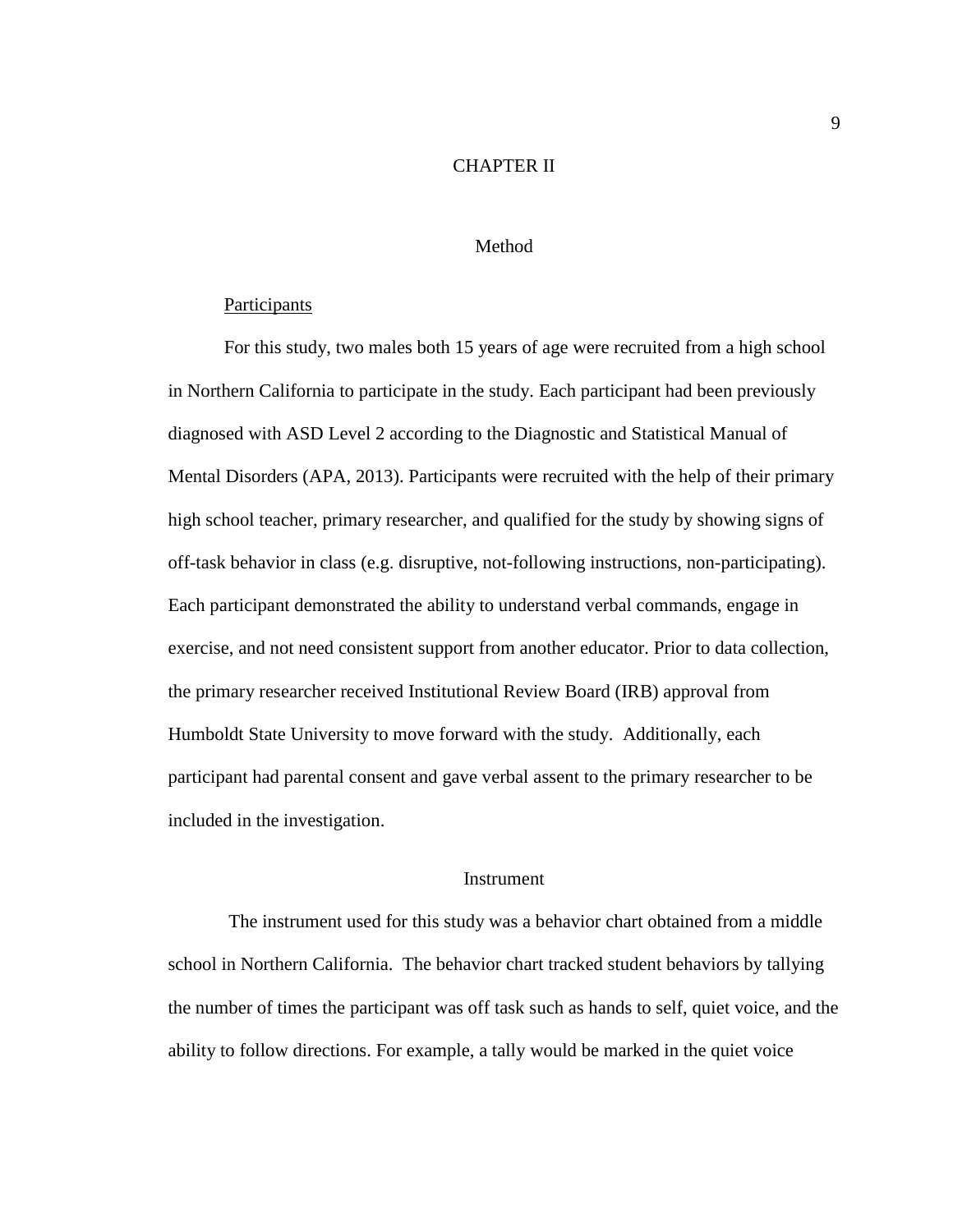column if the participant yelled or disrupted the class during the half hour the researcher was observing. Each participant was tracked on an independent behavior chart, and the tally marks were summed up after each observation. Student's off-task behavior was tracked using the instrument during all phases of the study (i.e., baseline phase 1, Intervention phase, and baseline phase 2). The primary researcher used the instrument before applying the intervention for baseline phase 1, again after each session (i.e., intervention phase) to determine if there was a decrease in the total number of off task behaviors, and during baseline phase 2. Also, the instrument had a column to write comments and notes on the off task behaviors displayed by the participants.

#### Setting

The primary researcher observed the participants in their classroom during baseline phase 1, after the intervention phase, and baseline phase 2. Each session in the intervention phase took place on school campus in a large open play area with enough room for the exercises to take place. Within this play area there are multiple basketball courts, and the lines were used as starting points and end points. The black top was beneficial because it is a flat surface and students were able to run and jump on a leveled plain. Both participants are familiar with this area located next to their primary classroom.

#### **Procedures**

All sessions took place on Tuesday, Wednesday, and Thursday, with each treatment session during intervention phase lasting a total of 33 minutes. Data collection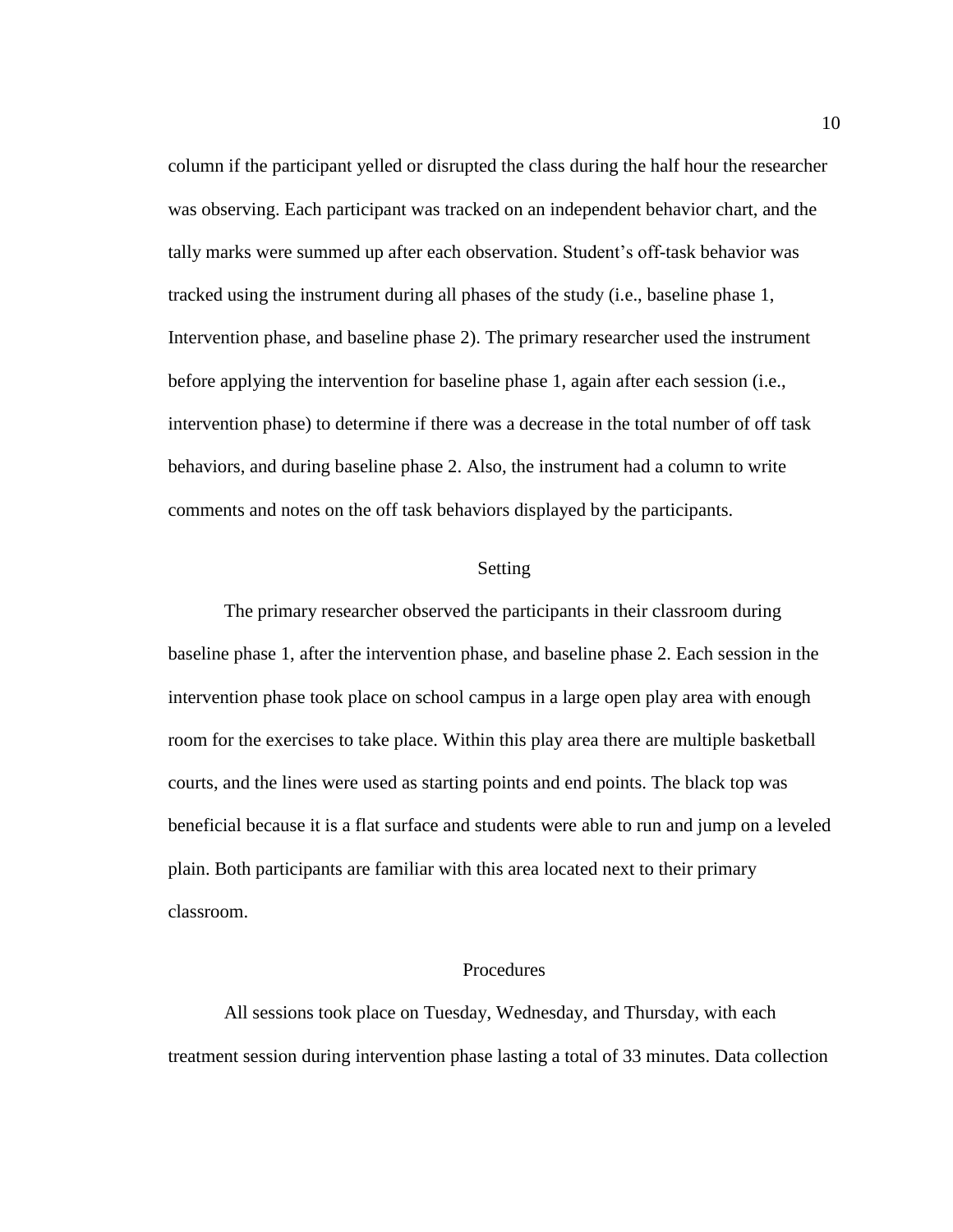during baseline phase 1 began the first week of the study to obtain a baseline for each participant. The primary researcher observed each participant during baseline phase 1 in an academic class period. The following paragraphs describe the procedures the primary researcher used during the study.

#### Baseline phase 1

The primary researcher observed the participants a total of four days for thirty minutes each day to establish a trend in behavior from each participant. After the four days a trend of an off-task behavior the participants consistently do, such as talking out of turn or not following directions was established. All data collected on off task behaviors was recorded by the primary researcher and tracked using the behavior chart instrument. After each participant demonstrated a trend in behaviors, the primary researcher moved participants into the intervention phase.

#### Intervention phase

Following the baseline, participants engaged in three sessions of circuit-training program that consisted of various exercises performed at a moderate to vigorous level. Each lesson was comprised of a warm-up routine, agility drill, and agility combined with a skill (i.e., cup stacking, bean bag relay, throwing and catching football). Intervention phase one had a total of 3 sessions for approximately 33 minutes each session. The primary researcher set up the session before gathering the participants and coached the participants through every portion of the circuit-training program (i.e., warm-up, agility drills, agility with a skill) throughout the intervention phase.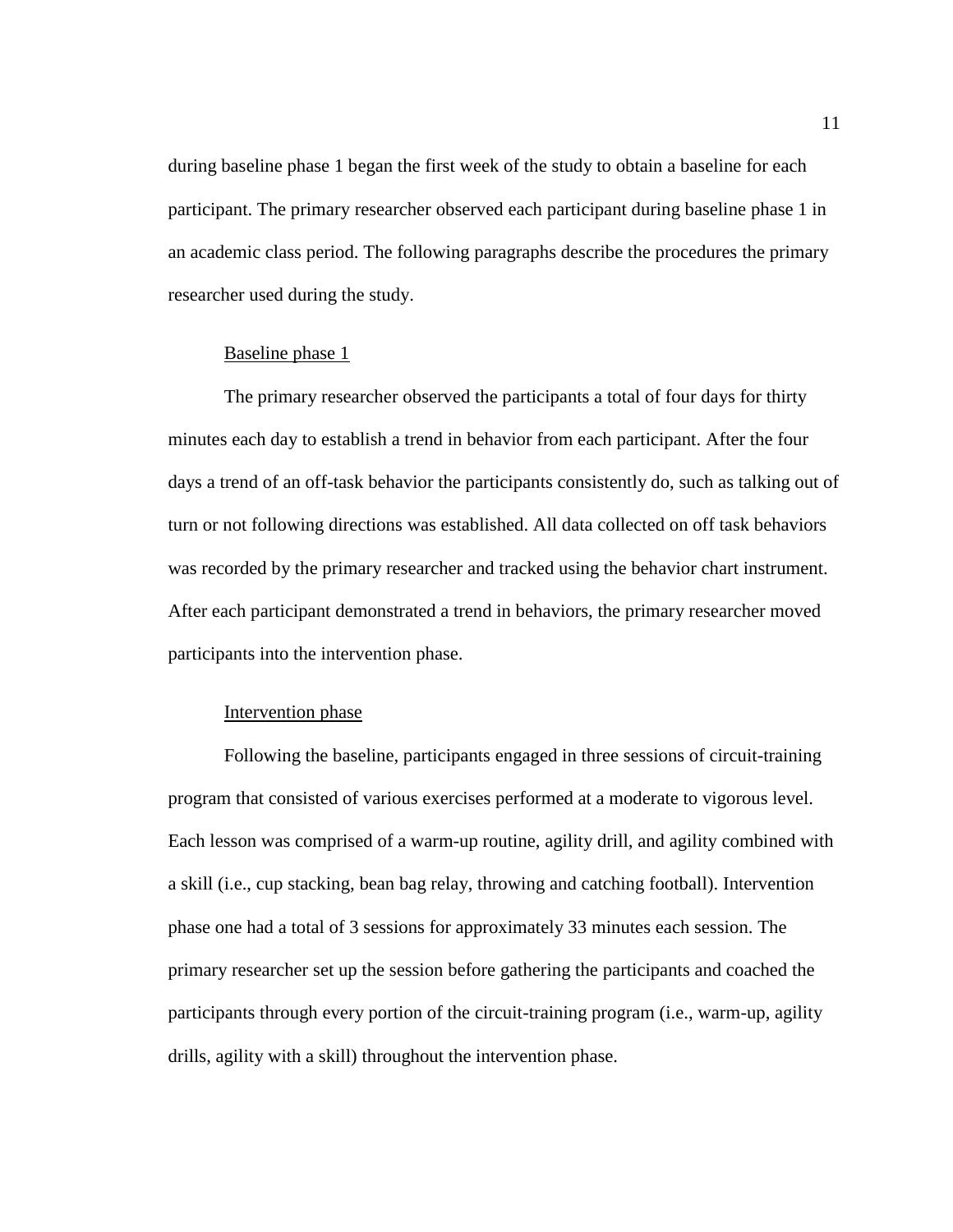#### Baseline phase 2

Baseline phase two consisted of following the same steps as baseline phase one.

The intervention (circuit training) was taken away, and the primary researcher observed the participants in their classroom for three days and tracked their off-task behaviors for thirty minutes each day. Again, the primary researcher used the instrument (i.e., behavior chart) to collect data and compare the total average of off-task behaviors in each phase.

Table 1. *Procedures for each Phase of Study*

| <b>Baseline Phase 1</b>                                                                                                                                                   | <b>Intervention Phase</b>                                                                                                                                                                                             | <b>Baseline Phase 2</b>                                                                                                                                                                       |
|---------------------------------------------------------------------------------------------------------------------------------------------------------------------------|-----------------------------------------------------------------------------------------------------------------------------------------------------------------------------------------------------------------------|-----------------------------------------------------------------------------------------------------------------------------------------------------------------------------------------------|
| . The primary researcher<br>observed the participants<br>for four days for 30<br>minutes each day to<br>establish a trend in<br>behavior from each<br>participant.        | · Following the baseline,<br>participants engaged in three<br>sessions (i.e., 33 minutes each<br>session) of circuit training that<br>consisted of various exercises<br>performed at a moderate to<br>vigorous level. | $\cdot$ After taking away the<br>intervention, the primary<br>researcher observed the<br>participants again for three<br>days for 30 minutes each<br>day to establish a trend in<br>behavior. |
| · Participants baseline<br>was measured through<br>the behavior chart and<br>completed before<br>applying the intervention.<br>( <i>i.e.</i> , <i>circuit training</i> ). | Each lesson consisted of a<br>warm-up routine, agility drill,<br>and agility combined with a<br>skill (i.e., catching, throwing,<br>kicking).                                                                         | Participants baseline was<br>$\bullet$<br>measured through the<br>behavior chart.                                                                                                             |

#### Circuit Training Design

Participation in this circuit-training program required participants to engage in

agility and the manipulation of objects. Every exercise was intended to get participants

active, while developing motor skills and self-regulation. Each treatment session

consisted of three 11 min segments (i.e., warm-up, agility, agility with a skill) for a total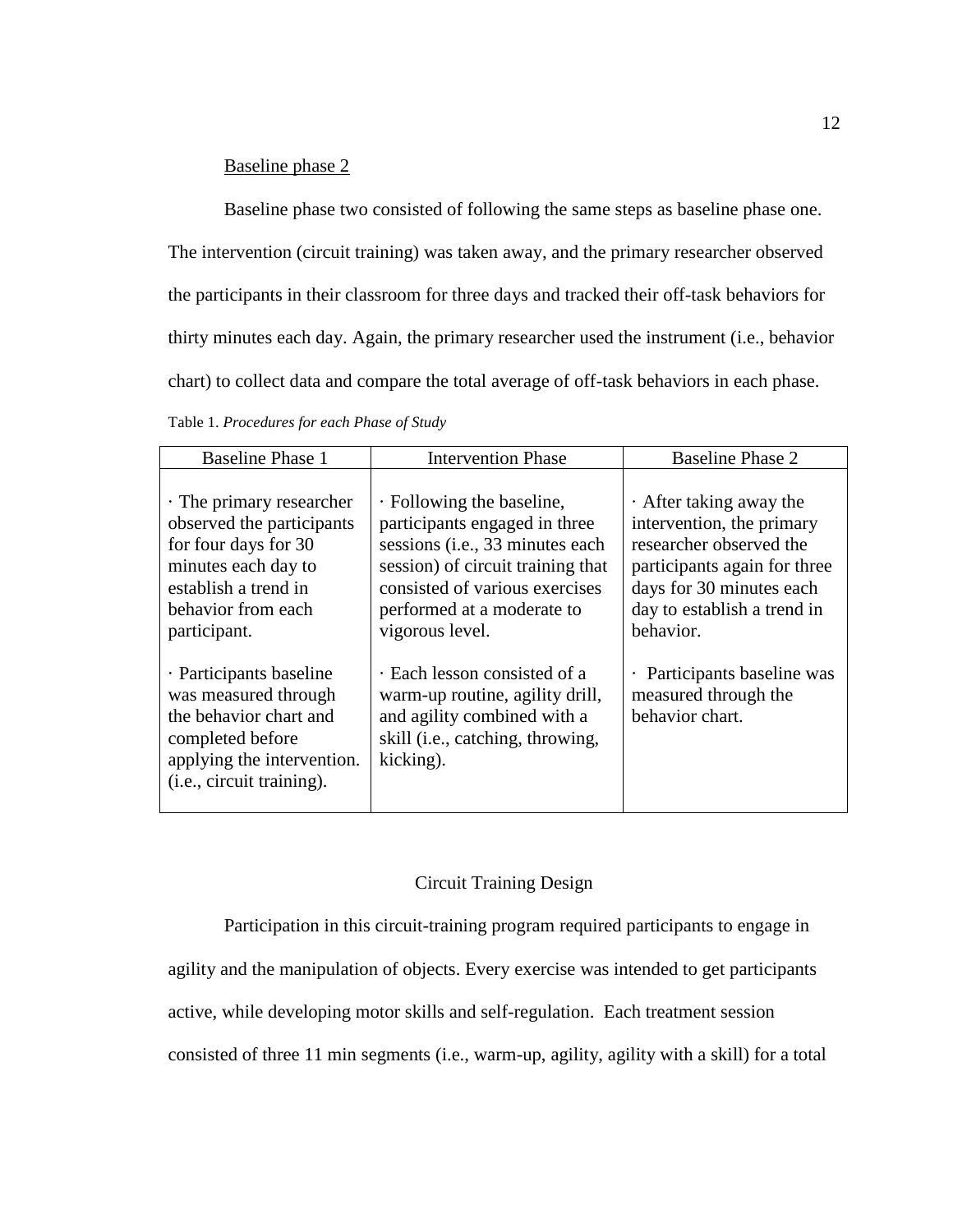duration of 33 minutes and two minutes for water breaks after the warm-up and agility exercises. During the warm-up, participants began with moderate intensity exercise (i.e., skipping, galloping,) and then finished with moderate to vigorous intensity exercises (i.e., agility ladders, running over hurdles,) for the remainder of each session. Each session began with a warm-up routine, which included two cones placed 10 yards apart, and participants would line-up behind one cone and follow the progression of walking on toes, walking on heels, jogging, skipping, side shuffling, hopping, galloping, leaping, and running fast for a total of eleven minutes. All sessions followed the same warm-up.

Following the warm-up participants engaged in agility exercises that included hurdles, cones, rings, agility ladders, and agility poles for approximately 11 minutes. Each session included one or more of the agility equipment stated above. The purpose of the equipment was to improve agility and aerobic capacity, while targeting the proprioceptive and vestibular system. The participant's proprioceptive senses are stimulated through jumping and pushing off the ground to exert force forward, whereas the vestibular sense is stimulated when changing directions while moving quickly. For example, during the first session participants began with one hurdle placed 5 yards from the starting point, and each participant ran twice over the hurdle before adding an extra hurdle. After every two runs an additional hurdle was added for a total of four hurdles and increasing the distance to a total of twenty yards. For each exercise the primary researcher demonstrated and explained the exercise. Throughout exercises the researcher gave verbal prompting and encouragement to continue the exercise at moderate to vigorous intensity.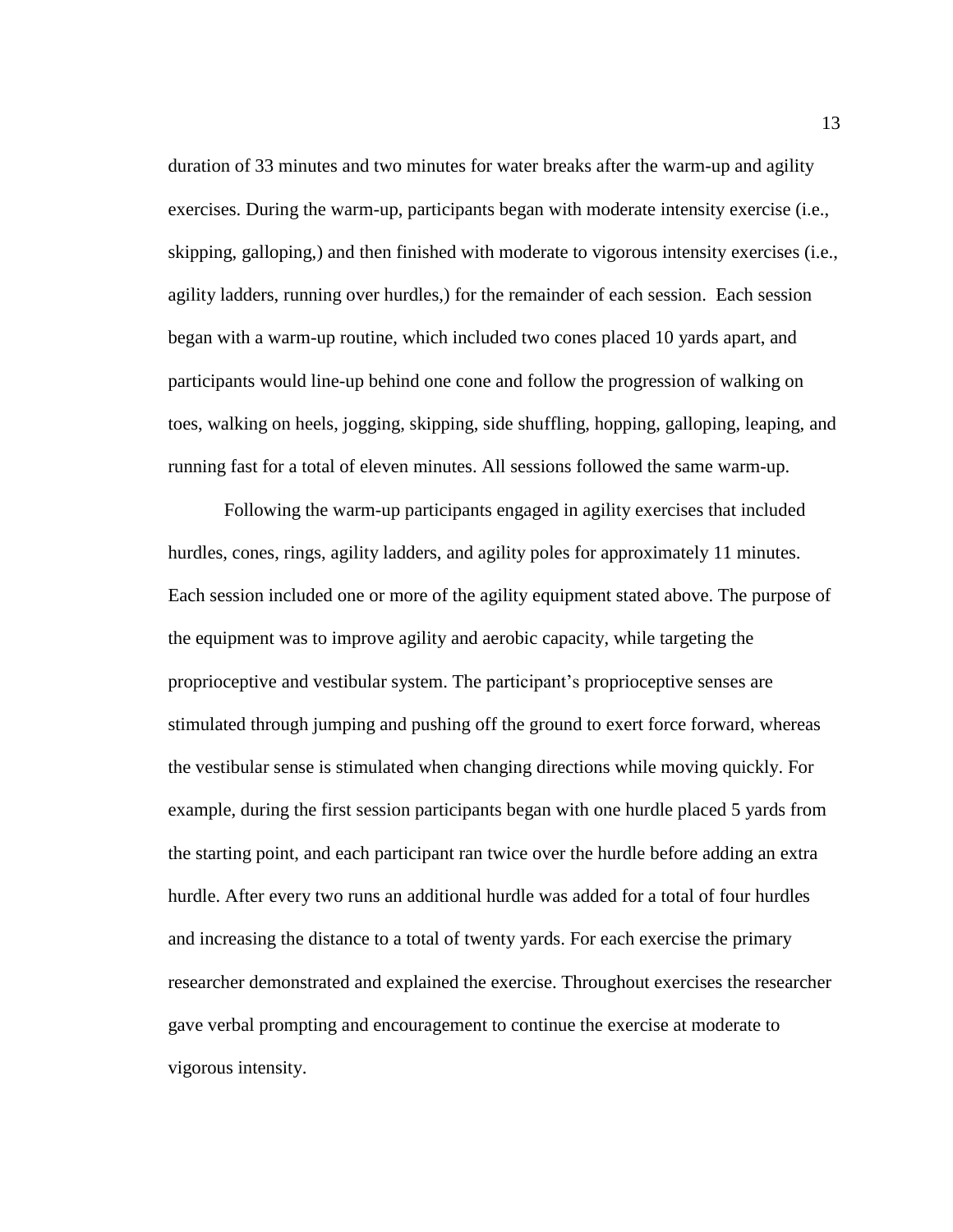The last 11 minutes of each session was a combination of the agility workout of the day and a skill, such as picking up beanbags, and or throwing a football. In this section of the lesson participants worked on both fine and gross motor skills (e.g., locomotor, object control), while continuing the agility exercises. For instance, participants had to run and leap over hurdles (i.e., gross motor) and stack cups (i.e., fine motor). In addition, participants had the opportunity to work in small groups and participate in different relay races including collecting beanbags and jumping over hurdles for a distance of 20 feet and returning to the starting point. Each game was about two minutes long, and the rules changed throughout the game, such as picking up two bean bags, throwing bean bag back, and or having to get the farthest been bags first. In session two participants had to step in and out of hula-hoops that where placed on the ground. Similar to the first session, additional hula-hoops were added, and the distance increased. The hula-hoops were also placed in a zigzag formation, and hopscotch pattern. The last part of the session consisted of participants catching a football that is thrown to them, running through the hula-hoops with the football, and throwing the ball at a target (i.e., primary researcher) after running through the hula-hoops. A detailed day-by-day schedule of the 3-session circuit training is available in the appendices.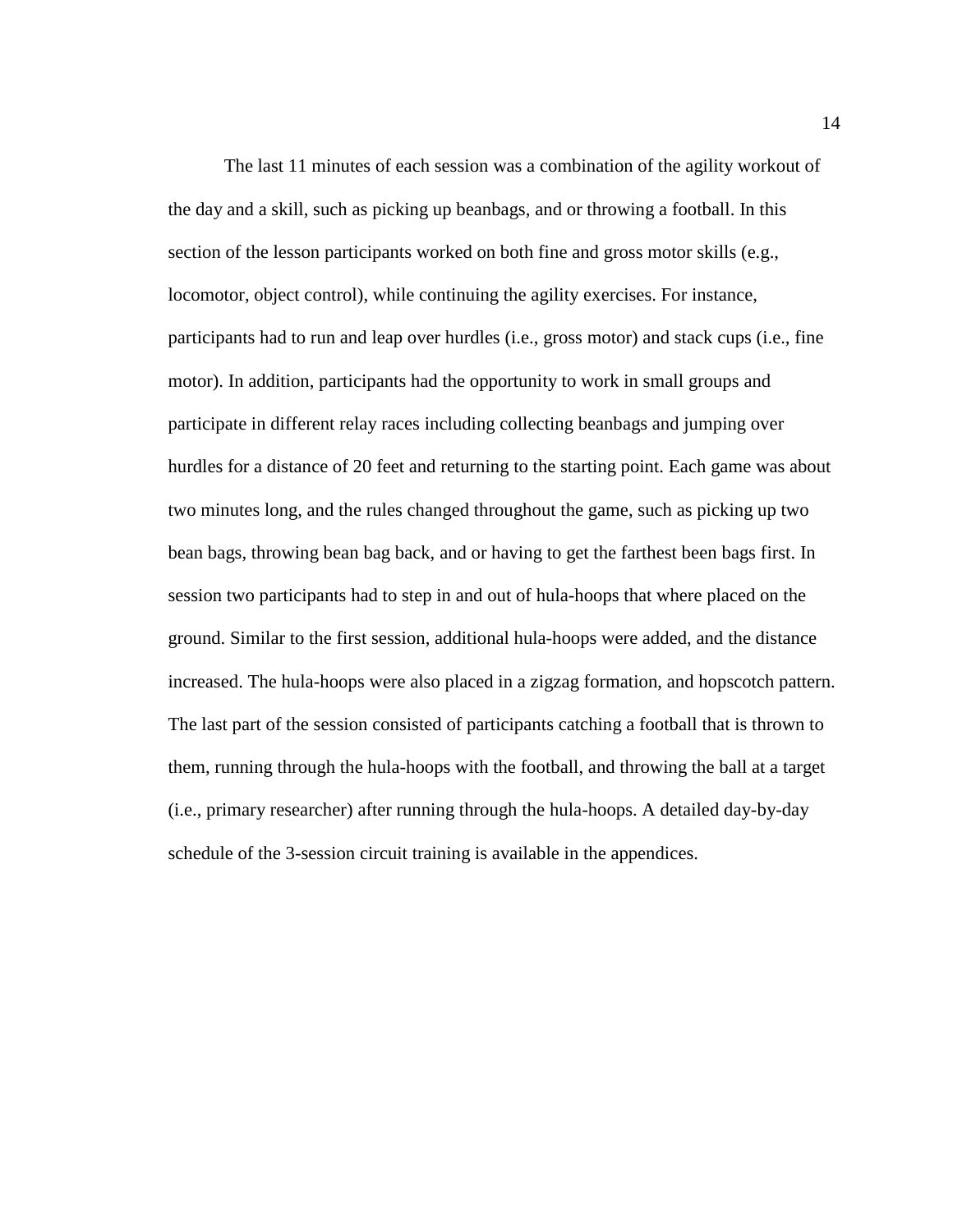Table 2. *Description of Circuit Training Program Sequence and Activities*

| Warm-up                                                                                                                                            | Agility                                                                                                                                         | Agility and Skill                                                                                                                                          |
|----------------------------------------------------------------------------------------------------------------------------------------------------|-------------------------------------------------------------------------------------------------------------------------------------------------|------------------------------------------------------------------------------------------------------------------------------------------------------------|
| · Every session consisted<br>of the same warm-up<br>routine. Every movement<br>pattern lasted<br>approximately 1 minute:                           | $\cdot$ Following the warm up<br>participants engaged in a<br>variety of agility, speed,<br>balance, and coordination<br>exercises.             | Lastly agility and skill<br>consisted of one or more of<br>the agility exercises<br>combined with a skill such<br>as kicking or throwing.                  |
| · Progression: walking on<br>toes, walking on heels,<br>jogging, skipping, side<br>shuffling, hopping,<br>galloping, leaping, and<br>running fast. | · Agility exercises include;<br>$6 - 12$ -inch Hurdles<br>Speed ladder<br>$\overline{\phantom{a}}$<br>Cones<br>Agility poles<br>Hula hoop rings | Object Manipulation skills:<br>Throwing<br>Kicking<br>$\overline{\phantom{0}}$<br>Shooting<br>$\overline{a}$<br>Passing<br>Stacking cups (fine.)<br>motor) |

#### Research Design

The design used for this study was a single-subject withdrawal design (i.e., A-B-A). A behavior chart to keep track of each participant's off-task behaviors in class was used for the baselines and following the intervention phase. The researcher collected data on each participant's total number of off-task behaviors to establish a trend within baseline 1. After developing a trend, the researcher moved into the intervention (i.e., circuit training program designed to keep participants moving at a moderate to vigorous intensity). The primary researcher recorded each participant's total number of off-task behaviors individually.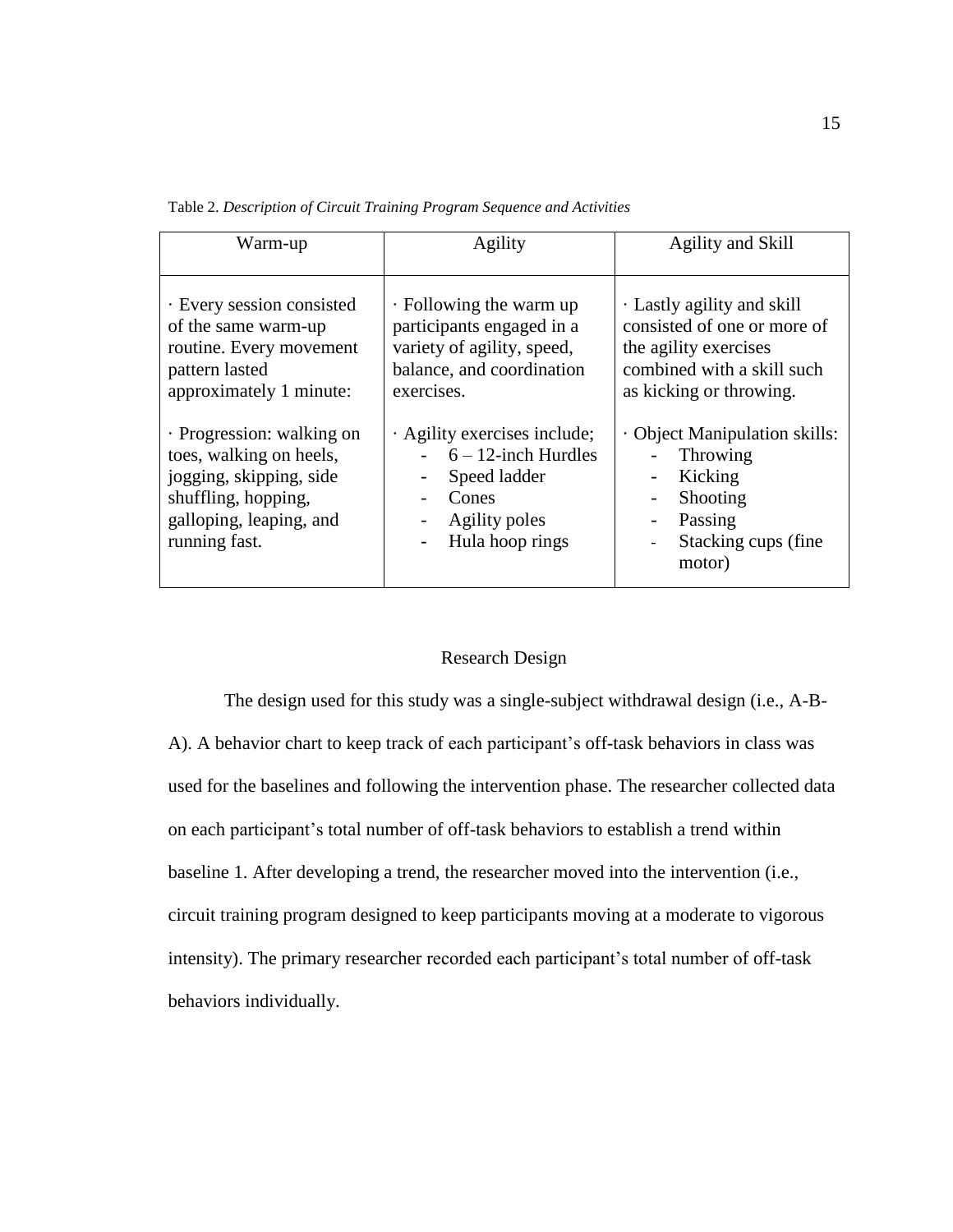#### Visual Analysis

Participants were observed and measured on their off-task behavior through primary researcher observation. The behavior chart was used to determine the baseline of each participant, and also after the intervention to compare the tally marks of off-task behaviors. The data results determined if there was a significant change in decreasing offtask behavior when applying the intervention. The primary teacher also had the opportunity to share her thoughts and comments on the participant's behavior before and after the intervention.

#### Limitations

- 1. Behavior of the participants on any given day (i.e., on task, off task)
- 2. Students may decide not to participate and affect the results of the study.
- 3. Results of this study can't be generalized across the population of children with ASD.
- 4. Weather may discourage students to participate or give full effort (i.e., warm day).
- 5. Primary researcher tracks off task behavior (i.e., disrupting classroom).

#### **Delimitations**

- 1. All children diagnosed with ASD
- 2. Age range of participants
- 3. Consistent location and time of study each day
- 4. Consistency of instruction Chapter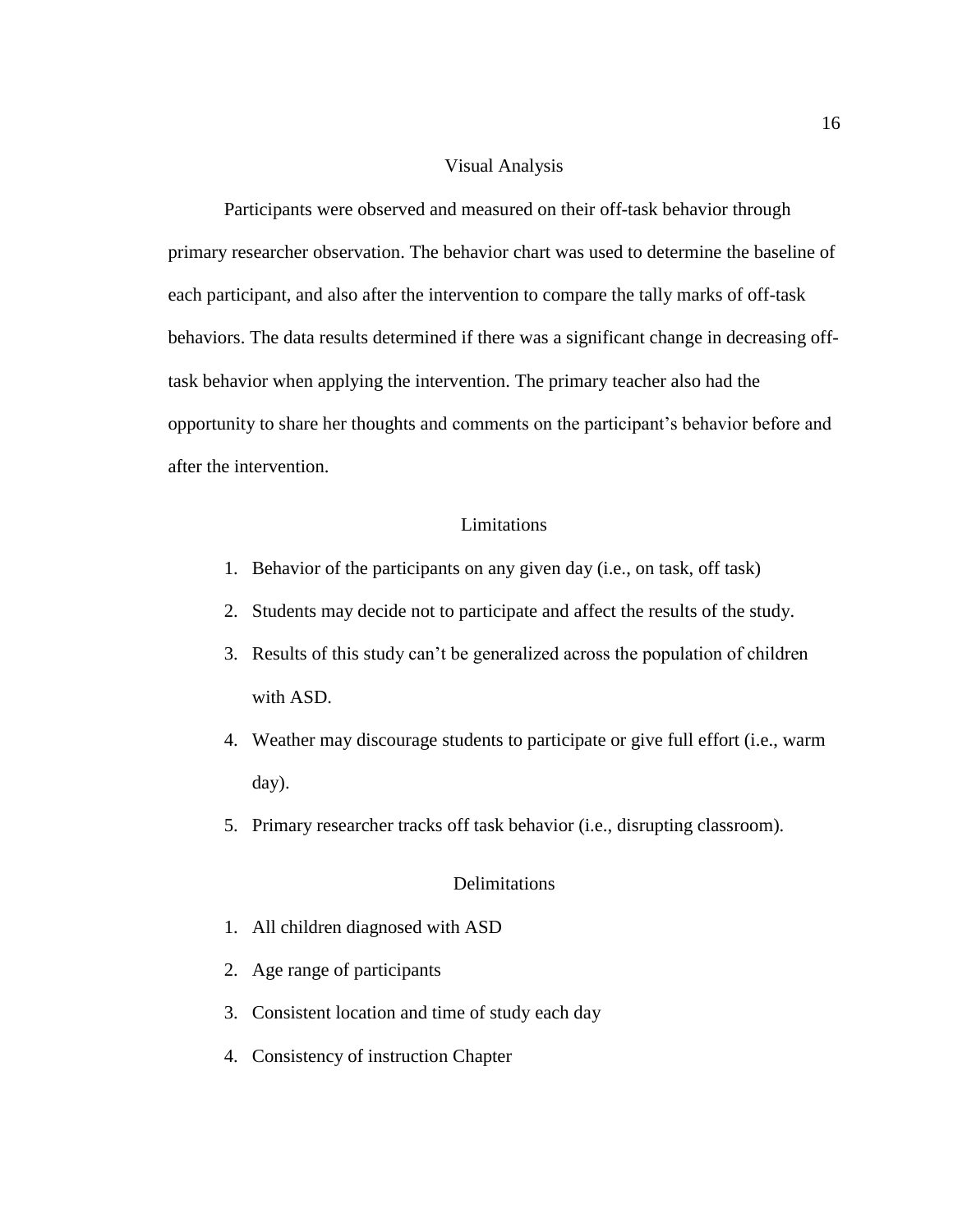#### CHAPTER III

#### Individual Results

The purpose of this study was to determine if a circuit-training program would decrease the total number of off-task behaviors for children with ASD. Researchers have demonstrated that moderate to vigorous physical activity (i.e., jogging for 15 min) has positive effects on behaviors such as reducing stereotypic behaviors and self-stimulatory behaviors (Levinson and Reid, 1993; Watters & Watters, 1980). For this study, participants were encouraged by the primary researcher to engage in the circuit-training program. The circuit-training program consisted of several sessions, consisting of three phases, including a warm up (i.e., move patterns), agility exercises (i.e., speed ladder, agility cones, hurdles), and agility and a skill exercises (i.e., bean bag relay, stacking cups, kicking). During Baseline Phase 1 and 2 the primary researcher observed both participants in the classroom setting for 30 minutes each day and recorded the total number of off-task behaviors (e.g., hands to self, quiet voice, and following instructions) for each participant. Within the intervention phase the primary researcher observed the participants immediately following the intervention (i.e., circuit training) to record total number of off-task behaviors. A detailed description of the results is included in the following sections: (a) Participant Demographics (b) Individual results and (c) Summery.

#### Participant Demographics

The two participants for this study were 15 years of age, diagnosed with ASD,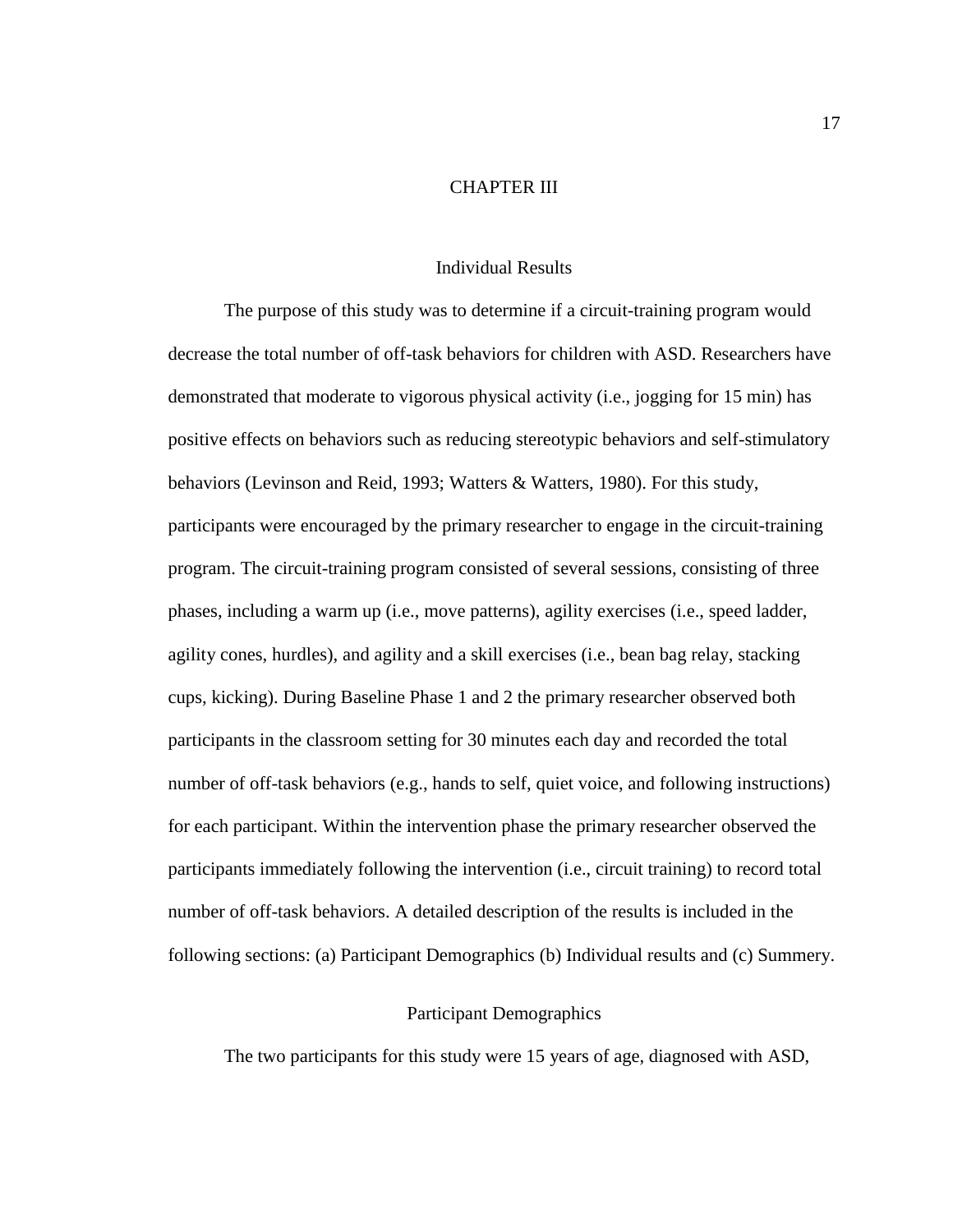and attended the same high school in northern California. Prior to the study, both participants demonstrated off-task behaviors in the classroom and were chosen to participate based on the feedback provided by their primary teacher and observations by the primary researcher prior to the study beginning.

#### Participant 1

Participant 1 was a 15-year old male in 9<sup>th</sup> grade diagnosed with ASD (i.e., Level 2). Participant 1 was chosen for this study by his primary teacher and primary researcher due to his high number of off-task behaviors exhibited within the classroom (i.e., blurting out, not following instructions, not keeping his hands to himself). Participant 1 needs substantial support (i.e., teacher checking in on him frequently, taking breaks if needed, assistance from aid when assigned class work) throughout the day.

Baseline phase 1. During Baseline Phase 1 the primary researcher observed participant 1 for four days. Participant 1 demonstrated defiance the first day, but more than anything he would speak out loud and not follow directions. In total, participant 1 demonstrated six off-task behaviors on day one of Baseline Phase 1. In total, participant 1 demonstrated an average of 4.75 off task behaviors per day

Intervention phase. Within the Intervention Phase the researcher observed an immediate decrease (i.e., no off-task behaviors for day one) in the total number of offtask behaviors for participant 1. In treatment day two and three of the intervention Phase participant 1 demonstrated three and four off-task behaviors. Overall, for the Intervention Phase participant 1 demonstrated on average a total of 2.3 off-task behaviors per day. It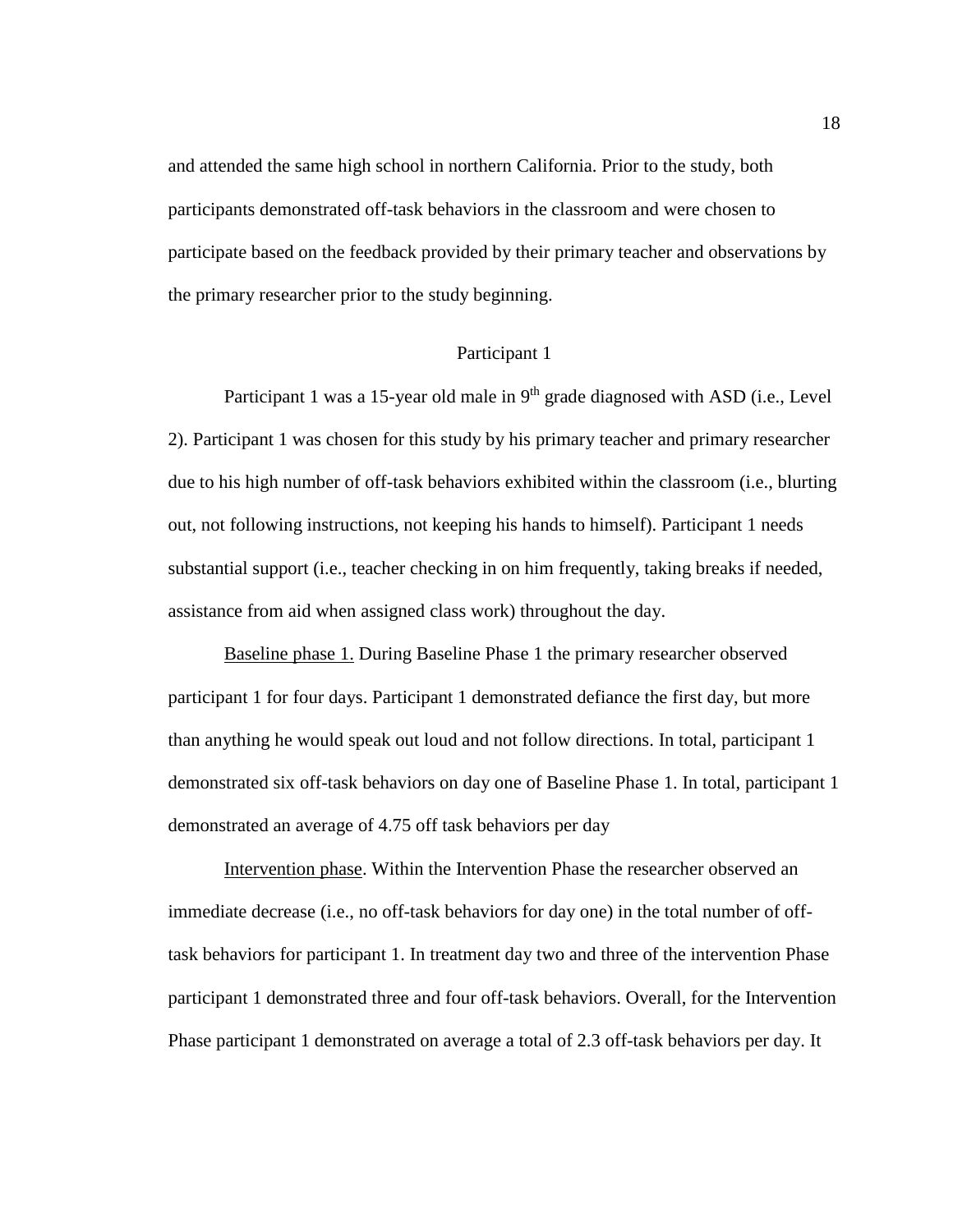should be noted that the off-task behaviors increased 15 minutes after returning from the circuit training programs.

Baseline phase 2. Participant 1 demonstrated three off-task behaviors on day one. On day two, participant 1 demonstrated four off-task behaviors. On day three, participant 1 demonstrated six off-task behaviors. Altogether, participant 1 demonstrated on average a total of 4.3 off-task behaviors per day



*Figure 1.* Participant 1: Total Number of Off-Task Behaviors Demonstrated Within Each Phase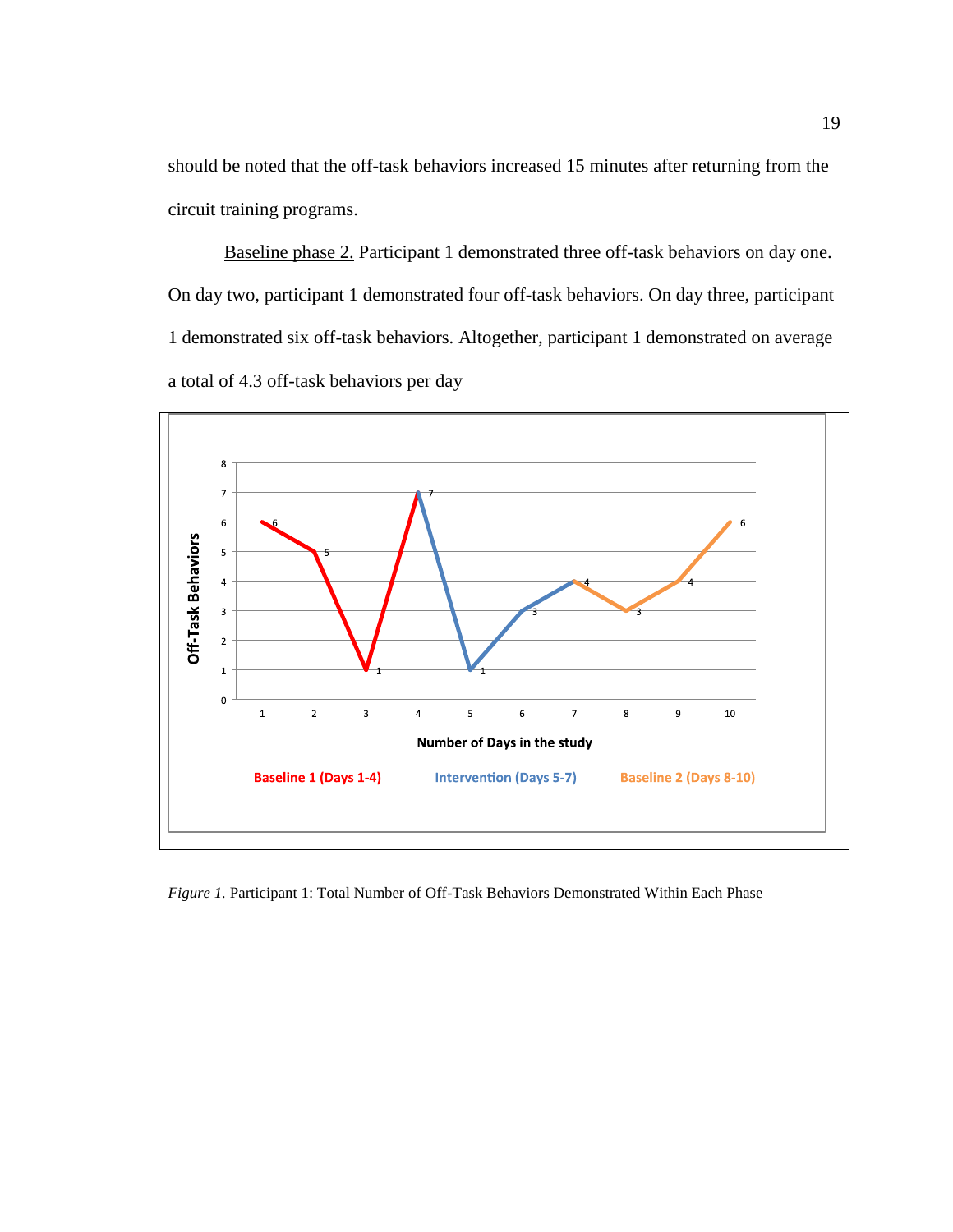#### Participant 2

Participant 2 was a 15-year old male in the  $10<sup>th</sup>$  grade diagnosed with ASD (i.e., Level 2). He was chosen for this study due to his high numbers of off-task behaviors displayed in the classroom (i.e., blurting out, not following instructions) by his primary teacher and primary researcher. In addition, he demonstrated stereotypical behaviors (i.e., rocking, waving hands in his face) during class. He is currently diagnosed at level 2 and requires substantial support.

Baseline phase 1. For Baseline Phase 1, participant 2 was observed for 30 minutes each day. Participant 2 demonstrated six off-task behaviors on day one. On day two participant 2 demonstrated seven off-task behaviors. On day three, participant 2 demonstrated five off-task behaviors. On day four, participant 2 demonstrated eight offtask behaviors. Participant 2 averaged a total of 5.75 off task behaviors within Baseline Phase 1.

Intervention phase. Within the intervention phase, participant 2 demonstrated four off-task behaviors on day one. On day two of intervention phase, participant 2 did not demonstrate any off-task behaviors. On day 3, participant 2 demonstrated three off-task behaviors. Overall, participant 2 demonstrated an average of 2.3 off-task behaviors during the intervention phase.

Baseline phase 2. Due to the participants' absences throughout Baseline Phase 2 the researcher was only able to observe the participant for one day. During that day participant 2 demonstrated a total of four off-task behaviors.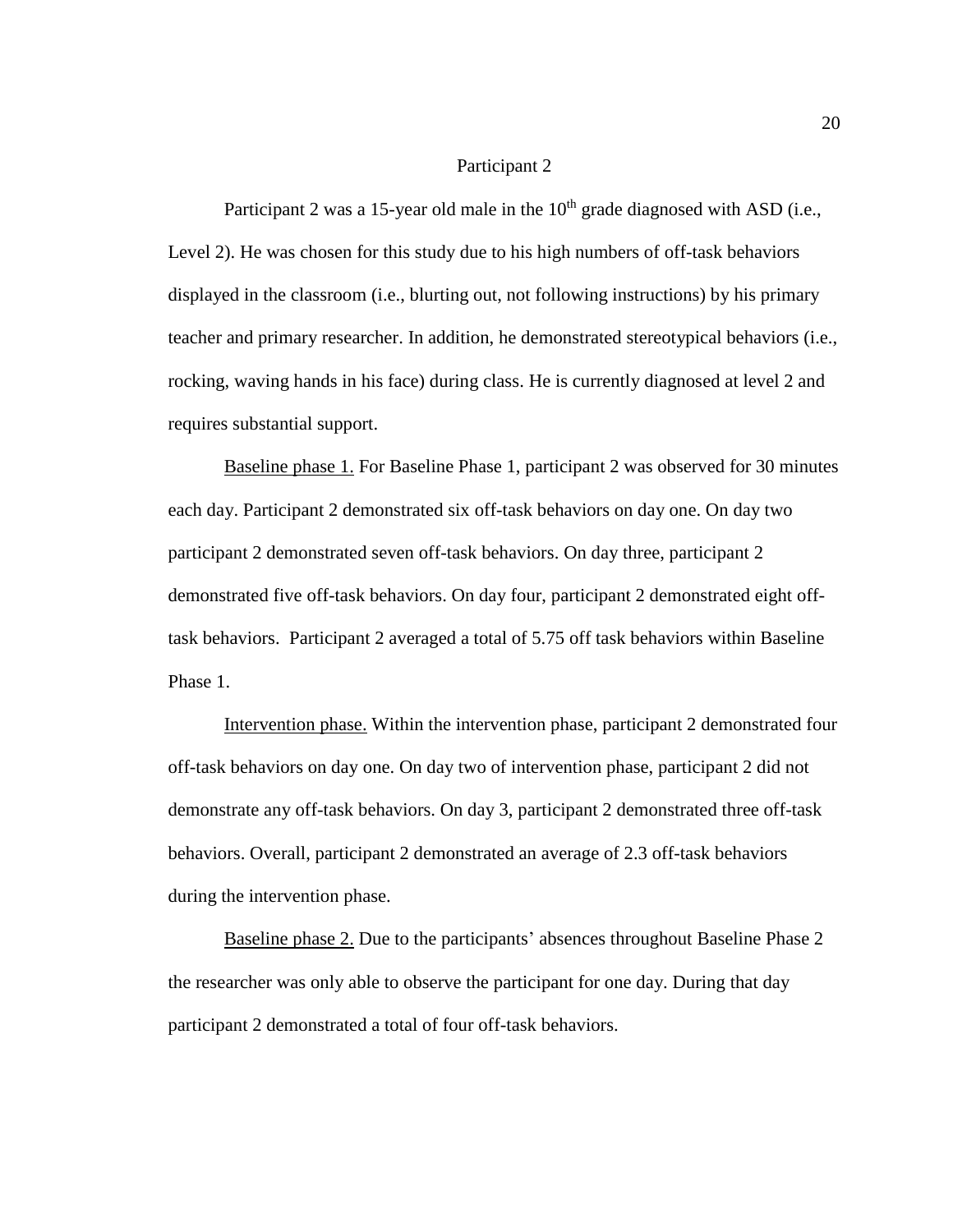

*Figure 2*. Participant 2: Total Number of Off-Task Behaviors Demonstrated Within Each Phase Summary

The results from this study demonstrate that the circuit-training program had positive effect on decreasing the average number of off-task behaviors for each participant during the intervention phase. Both participants demonstrated a higher average of off-task behaviors prior to the intervention being introduced and after the intervention was withdrawn. It should be noted that due to behavior issues and poor attendance the researcher was not able to complete the originally designed withdrawal study where each participant would be re-introduced to the intervention phase following Baseline Phase 2. These results will be further discussed in the following chapter.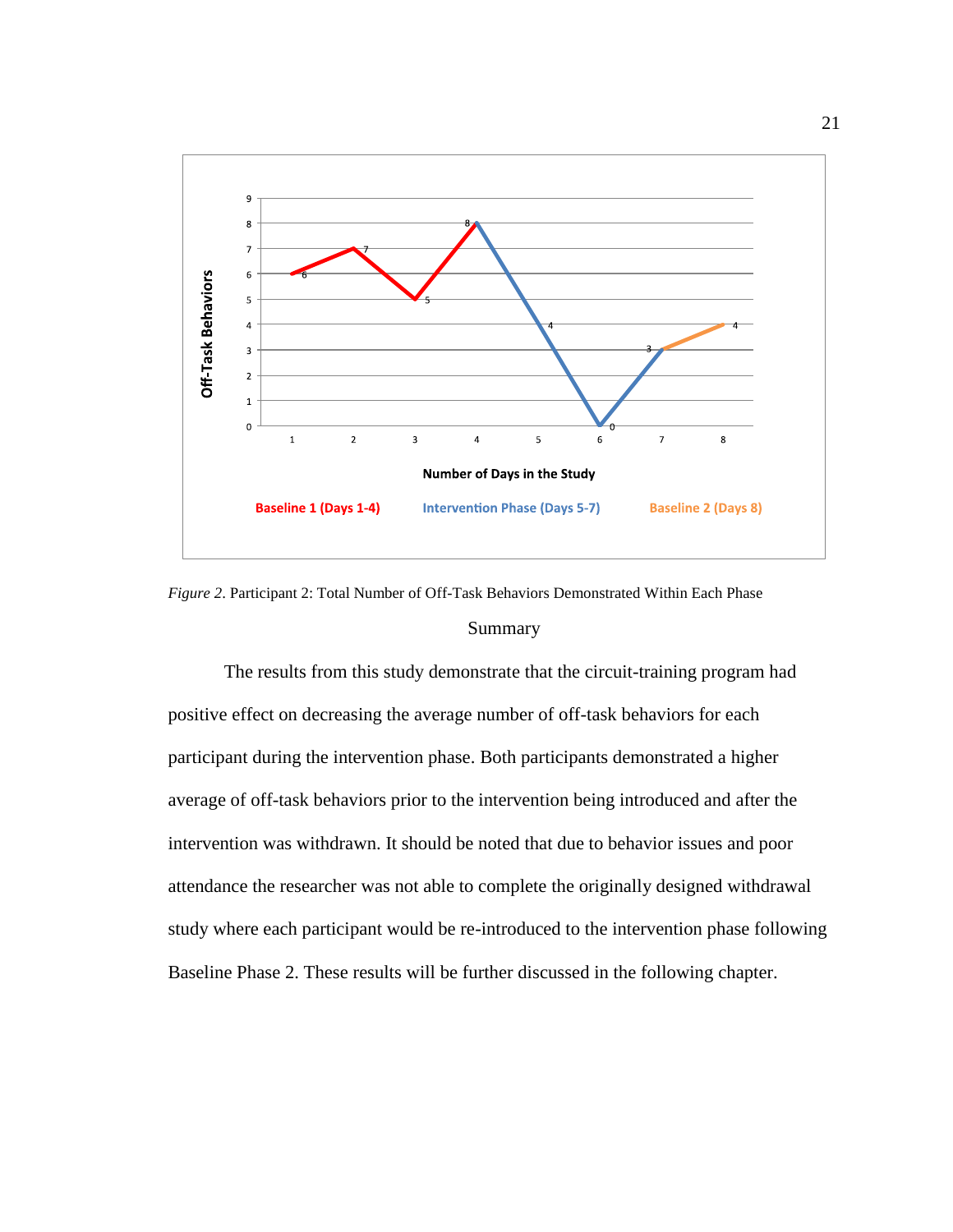#### CHAPTER IV

#### **Discussion**

The purpose of this study was to determine if a circuit-training program could decrease the total number of off-task behaviors for children with ASD. The two participants in the study were diagnosed with ASD (i.e., Level 2) and were chosen due to their constant off-task behaviors in the classroom (i.e., stereotypical behaviors, blurting out, and not following instructions). Within the Intervention Phase of this study participants engaged in a circuit training exercise program for a total of three days to determine if this type of exercise program would decrease the total number of off-task behaviors exhibited within the academic period. Researchers have demonstrated that moderate to vigorous exercise reduces negative behaviors, decreases stereotypic behaviors, and increases self-regulation for children with ASD ((Magnusson et al., n.d.)Levinson & Reid, 1993; Magnusson et al., 2012; Todd et al., 2010). The researcher believed that by providing an exercise program he would be able to observe similar results within the participants. This study continued to provide support for past research demonstrating the efficacy of exercise for this population. However, without a large sample and small duration of data collected the researcher understands that a generalization on the relationship between the circuit-training program is not possible.

Unfortunately, the intended research design (i.e., A-B-A-B with-drawl design) was not followed through due to the participant's absences and time constraints. The intended Intervention Phase 2 was not reintroduced, and participant 2 data was only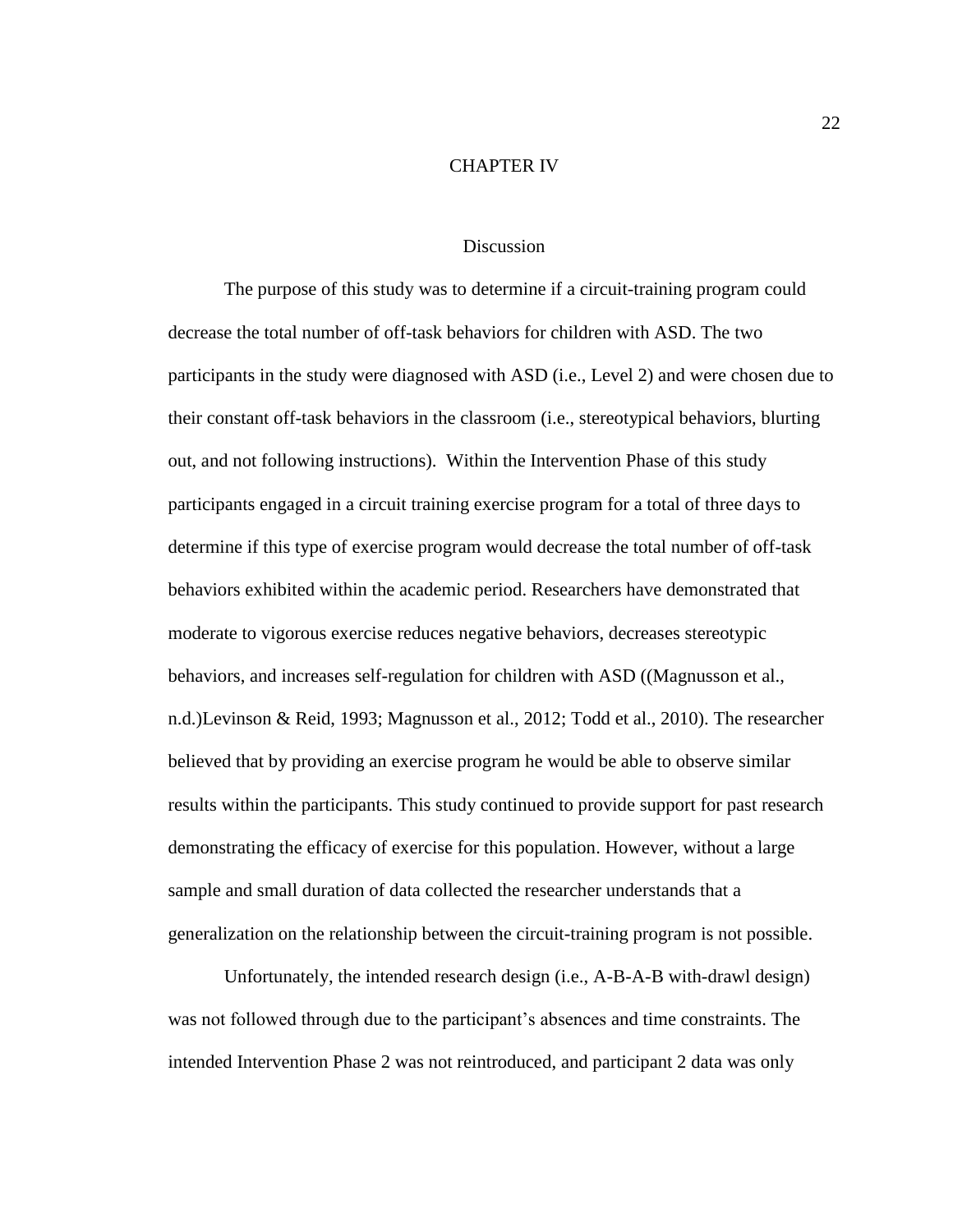collected one day during Baseline Phase 2. In addition, the participant's behavior was impacted by the lesson or activity of the day provided by their primary teacher during researcher observation in Baseline Phase 1 and 2. For example, participant 1 displayed three off-task behaviors during day one of Baseline Phase 2, but engaged in physical movement (i.e., dance syllables YouTube video) for the first 8 minutes of class, which may have had an impact on his behavior. Also, in day three of Baseline Phase 1 participant 1 was instructed by his primary teacher to sit next to an aid because of his behavior, and only tallied one off-task behavior within a half-hour. In general, participant 1 and participant 2 displayed none or few off-task behaviors during the first 15 minutes following the intervention phase. In addition, the primary teacher mentioned that participant 2 responded thoughtfully and accurately when answering questions to a class assignment following day one of the intervention.

#### Conclusion

The findings of this study continued to demonstrate that exercise (i.e., circuit training program) has a positive impact on the lives of children with ASD. However, this study did have limitations including number of treatment days within each phase, only primary researcher tracking off-task behaviors, total duration of study, lack of inter observer agreement within each phase, sample size, as well as the researcher did not record the participants motivation levels of each day, and the heart rate. On one occasion, participant 2 demonstrated zero off-task behaviors during Intervention Phase day 2. This is believed to have occurred because the participant was provided the opportunity to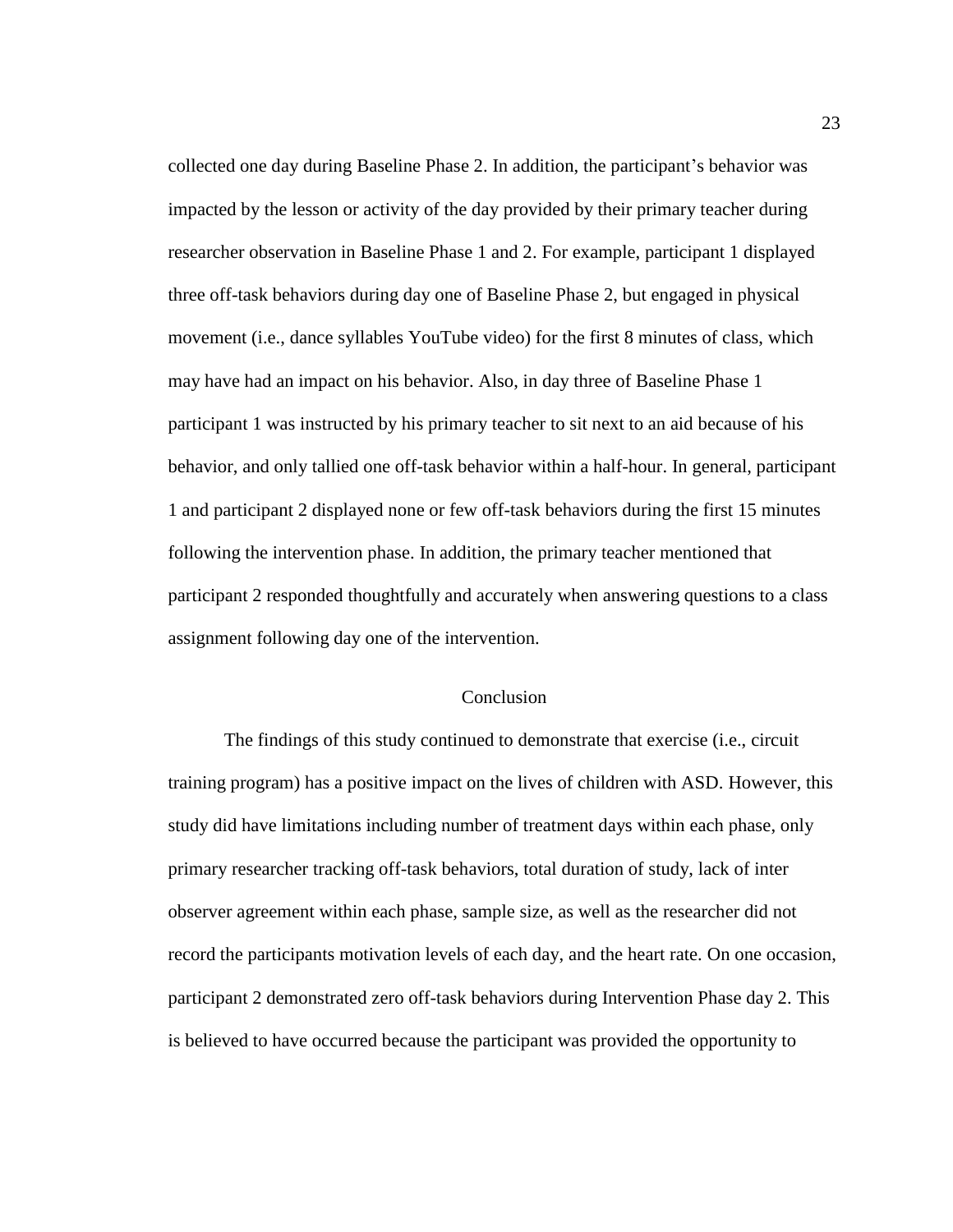access an iPad for 25 minutes of the 30 minutes of observation. Results for Participant 1, were also believed to be impacted by the structure of his class following the Intervention Phase as his Para educator was placed next to him and therefore may have impacted the total number of off-task behaviors for that treatment day. Overall, both participants' attendance was not consistent and due to time constraints, the researcher was not able to continue the study. It should be noted that the researcher did observe both participants demonstrating a change in their behavior immediately following the Intervention Phase for approximately 15 minutes after the intervention. On one occasion the primary teacher noticed participant 2 responding to answers in a more thoughtful manner than usual. In all, due to these limitations the researcher believes the results with this study are not a complete representation of how exercise impacts the core behaviors associated with individuals with ASD.

#### Future Research and Recommendations

Although this study was useful to determine the effects of circuit training (i.e., exercise) on decreasing off-task behaviors, future studies should follow the intended research design (i.e., A-B-A-B) to confirm the impact of the intervention phases. In order to complete the experiment, the researcher should set aside a minimum of 12 weeks in order to complete the study. Several studies referenced in the literature review took a minimum of 9 to 16 weeks (e.g., Levinson & Reid, 1993; Todd et al., 2010), which allowed the researchers to gather enough data to demonstrate a functional relationship between the intervention and dependent variable of the study. Also, future researchers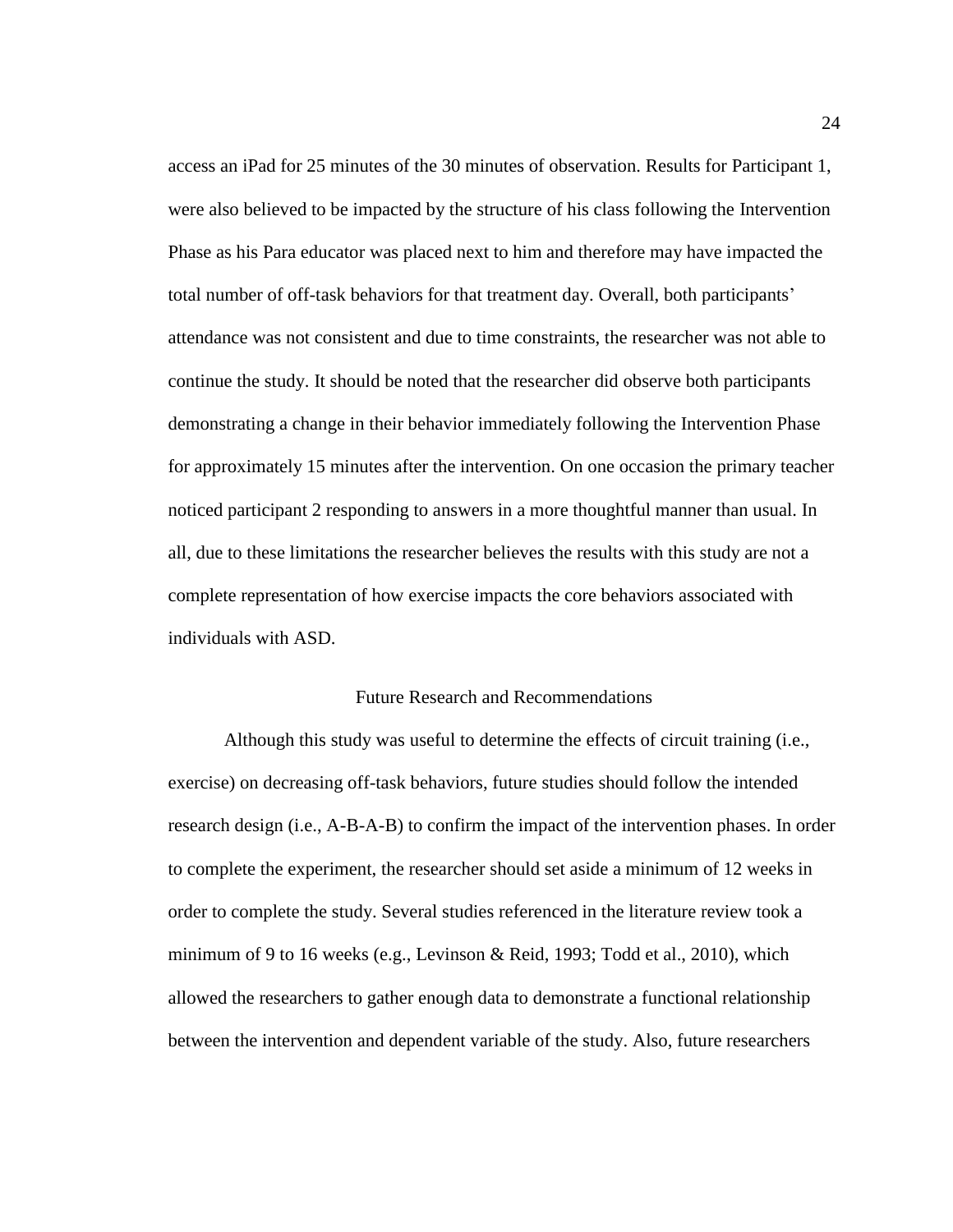should attempt to observe participants during an academic lesson in all phases of the study. The researcher should gather lesson plans from the primary teacher during the time he/she plans on observing the participants to observe them only in an academic setting, and also ask the primary teacher to avoid physical activity prior to baseline observations (Oriel, George, Peckus, & Semon, 2011). In addition, the researcher should plan to assign a teachers aid or someone other than the researcher to track the off task behaviors and avoid any bias data collection. Lastly, providing participants with an incentive or reward for participating at moderate to vigorous levels (i.e., edible reinforcements, prizes) may help to keep participants motivated to keep the same intensity throughout each session (Oriel et al., 2011). Overall, the main recommendation for future research is allocating extra time in case of unexpected circumstances such as participant absences.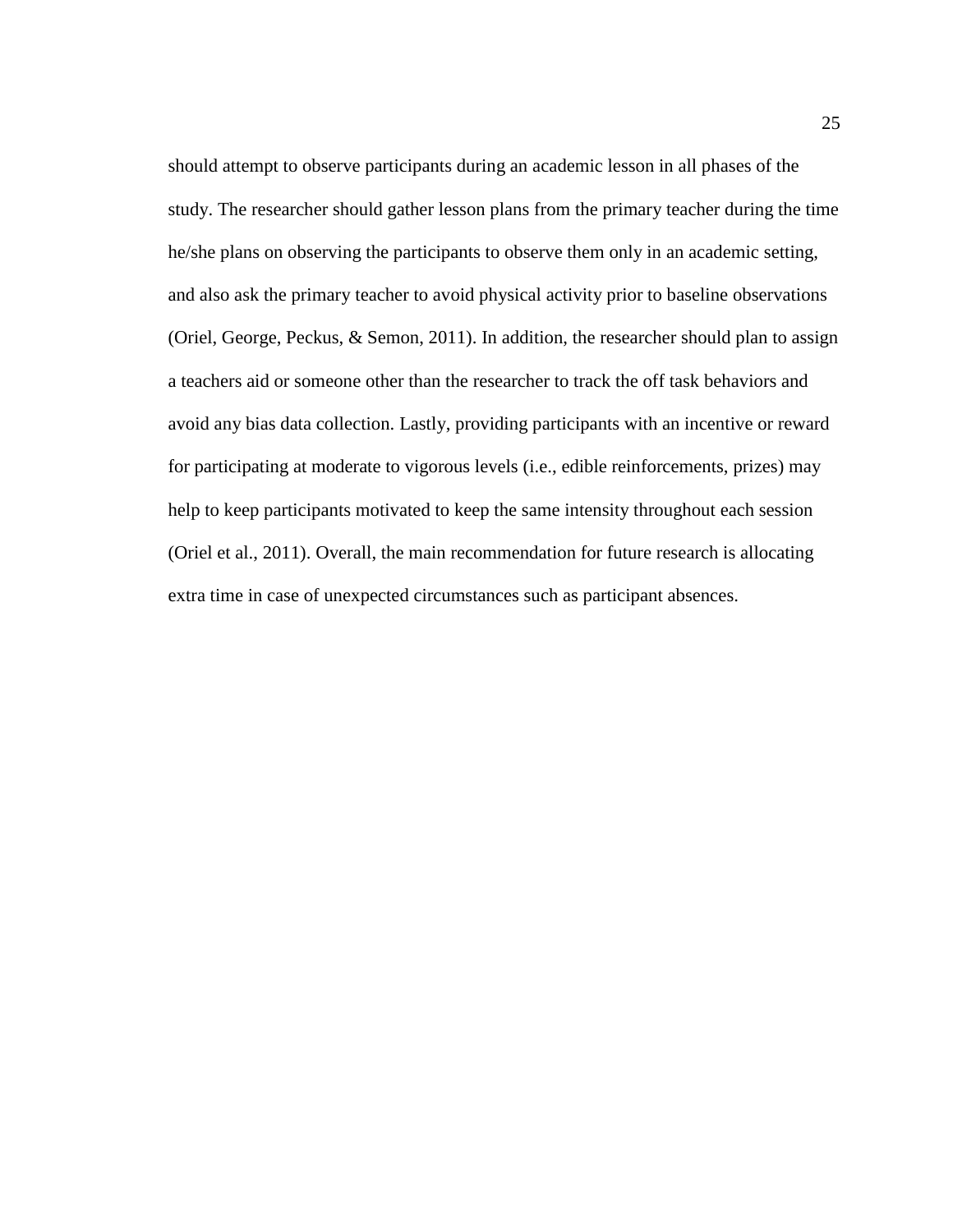#### REFERENCES

American Psychiactric Association. (5<sup>th</sup> ed.). (2013). *Diagnostic and statisistacal manual of mental disorders* (DSM-5). Washington DC: Author.

Androulakis-Korakakis, P., Langdown, L., Lewis, A., Fisher, J. P., Gentil, P., Paoli, A., & Steele, J. (2018). Effects of Exercise Modality During Additional "High-Intensity Interval Training" on Aerobic Fitness and Strength in Powerlifting and Strongman Athletes. *The Journal of Strength & Conditioning Research*, *32*(2), 450. https://doi.org/10.1519/JSC.0000000000001809

- Caspersen, C. J., Powell, K. E., & Christenson, G. M. (1985). Physical activity, exercise, and physical fitness: definitions and distinctions for health-related research. *Public Health Reports*, *100*(2), 126–131.
- CDC. (2019). Data and Statistics on Autism Spectrum Disorder | CDC. Retrieved April 24, 2019, from Centers for Disease Control and Prevention website: https://www.cdc.gov/ncbddd/autism/data.html
- Children and Adolescents 2008 Physical Activity Guidelines health.gov. (2015). Retrieved October 9, 2018, from

https://health.gov/paguidelines/guidelines/children.aspx

Crollick, J. L., Mancil, G. R., & Stopka, C. (2006). Physical activity for children with autism spectrum disorder. *Teaching Elementary Physical Education*, *17*(2), 30– 34.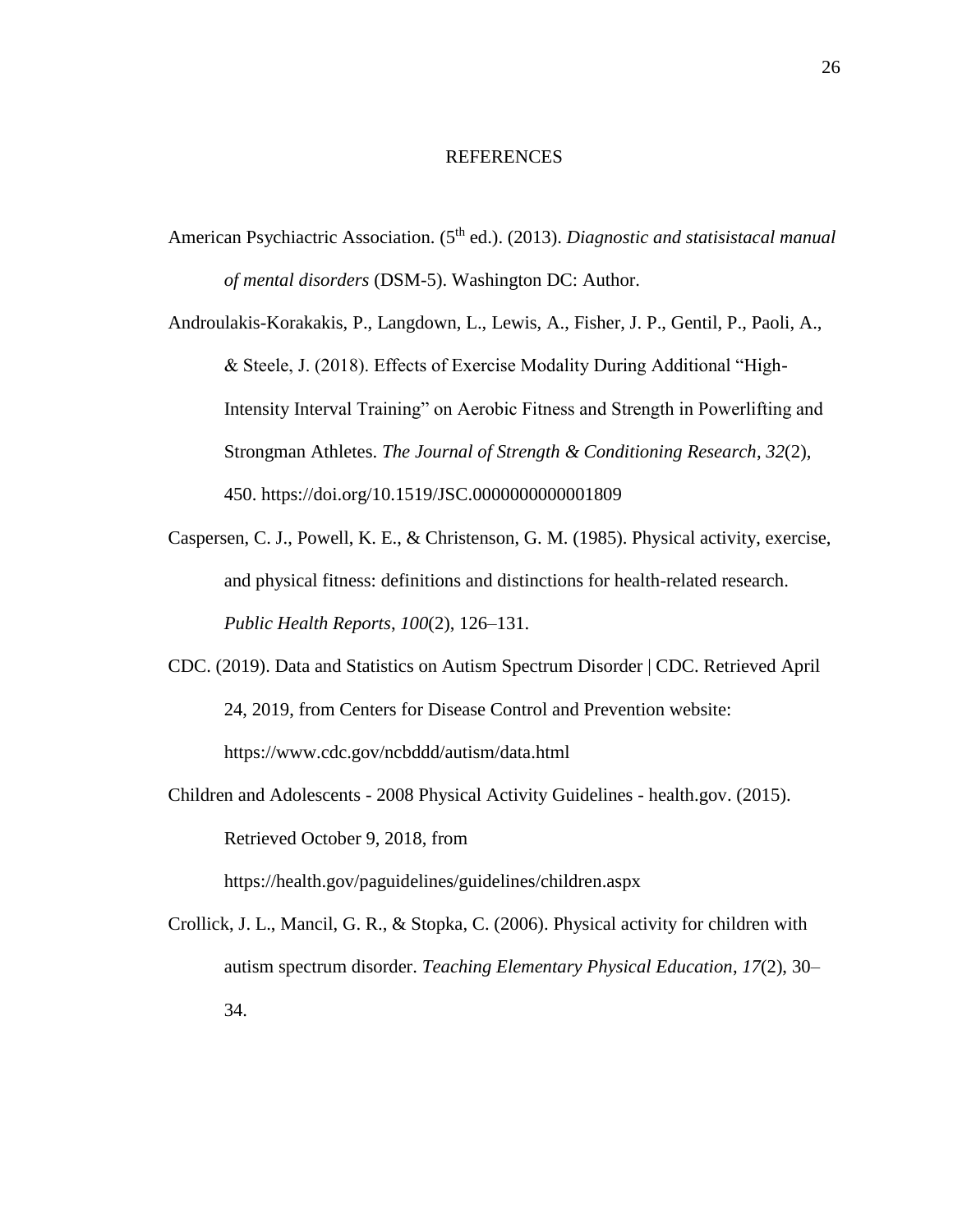- Evidence-Based Practices | Autism PDC. (2017). Retrieved May 13, 2019, from https://autismpdc.fpg.unc.edu/evidence-based-practices
- Guidelines and Resources for Adolescents. (2015). Retrieved May 13, 2019, from https://www.cdph.ca.gov/Programs/CFH/DMCAH/NUPA/Pages/Guidelines-and-Resources-Adolescents.aspx
- Haywood, K., & Getchell, N. (2014). *Life span motor development* (Sixth edition). Champaign, IL: Human Kinetics.
- Lang, R., Koegel, L. K., Ashbaugh, K., Regester, A., Ence, W., & Smith, W. (2010). Physical exercise and individuals with autism spectrum disorders: A systematic review. *Research in Autism Spectrum Disorders*, *4*(4), 565–576. https://doi.org/10.1016/j.rasd.2010.01.006
- Lee, S., Spector, J., & Reilly, S. (2017). High-intensity interval training programme for obese youth (HIP4YOUTH): A pilot feasibility study. *Journal of Sports Sciences*, *35*(18), 1794–1798. https://doi.org/10.1080/02640414.2016.1237671
- Levinson, L. J., & Reid, G. (1993). The Effects of Exercise Intensity on the Stereotypic Behaviors of Individuals with Autism. *Adapted Physical Activity Quarterly*, *10*(3), 255–268. https://doi.org/10.1123/apaq.10.3.255
- Magnusson, J. E., Cobham, C., & McLeod, R. (2012). *Beneficial Effects of Clinical Exercise Rehabilitation for Children and Adolescents with Autism Spectrum Disorder (ASD)*. 9.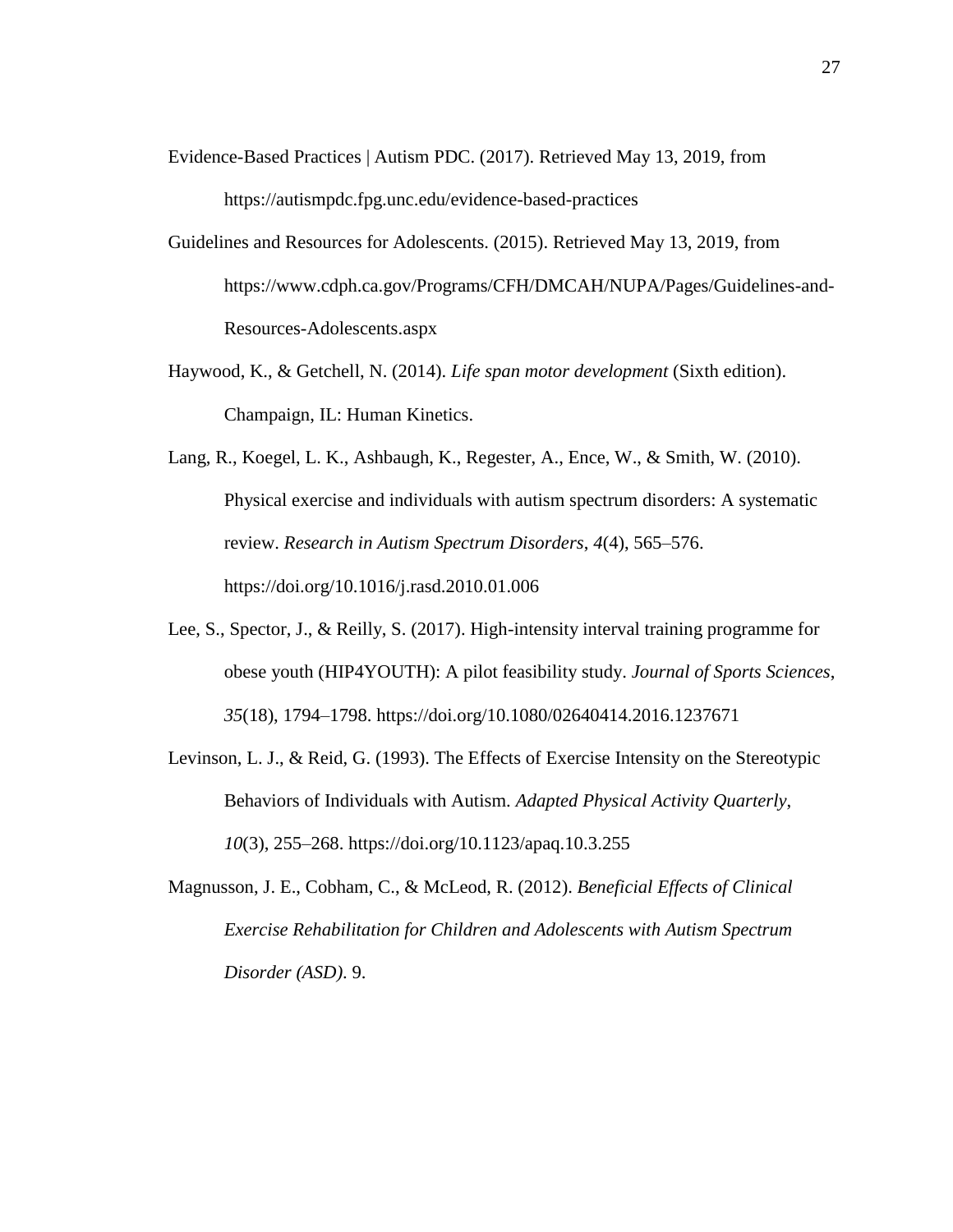Mauro, T., & Cermak, S. A. (2006). *The Everything Parent's Guide To Sensory Integration Disorder: Get the Right Diagnosis, Understand Treatments, And Advocate for Your Child*. Simon and Schuster.

Menear, K. S., & Neumeier, W. H. (2015). Promoting Physical Activity for Students with Autism Spectrum Disorder: Barriers, Benefits, and Strategies for Success. *Journal of Physical Education, Recreation & Dance*, *86*(3), 43–48. https://doi.org/10.1080/07303084.2014.998395

- Oriel, K. N., George, C. L., Peckus, R., & Semon, A. (2011). The Effects of Aerobic Exercise on Academic Engagement in Young Children With Autism Spectrum Disorder. *Pediatric Physical Therapy*, *23*(2), 187. https://doi.org/10.1097/PEP.0b013e318218f149
- Quinn, E. (2018). Try Circuit Training for an Effective Exercise. Retrieved October 12, 2018, from verywell fit

https://www.verywellfit.come/circuit-training-for-sports-performance-3120567

- Rajbhandari, S. (2015). *California Nutrition and Physical Activity Guidelines for Adolescents*. 208.
- Todd, T., & Reid, G. (2006). Increasing Physical Activity in Individuals with Autism. *Focus on Autism and Other Developmental Disabilities*, *21*(3), 167–176. (PRO-ED, Inc. 8700 Shoal Creek Boulevard, Austin, TX 78757-6897. Tel: 800-897- 3202; Fax: 800-397-7633; Web site: http://www.proedinc.com).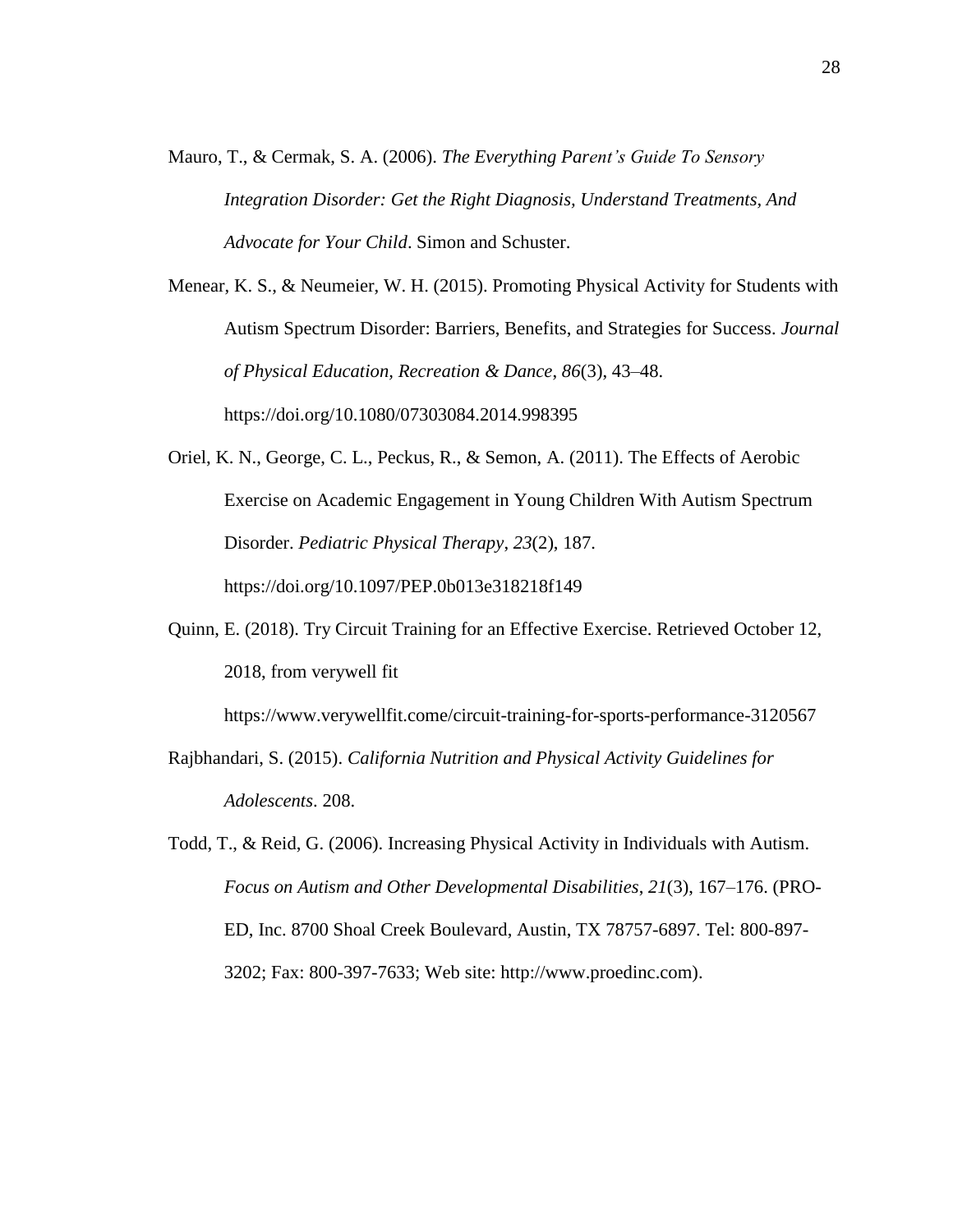- Todd, T., Reid, G., & Butler-Kisber, L. (2010). Cycling for Students with ASD: Self-Regulation Promotes Sustained Physical Activity. *Adapted Physical Activity Quarterly*, *27*(3), 226–241. https://doi.org/10.1123/apaq.27.3.226
- Watters, R. G., & Watters, W. E. (1980). Decreasing self-stimulatory behavior with physical exercise in a group of autistic boys. *Journal of Autism and Developmental Disorders*, *10*(4), 379–387. https://doi.org/10.1007/BF02414814
- Winnick, J. P. (2011). *Adapted physical education and sport* (5th ed.). Champaign, IL: Human Kinetics.
- Zachor, D. A., & Merrick, P. J. (2012). *Understanding Autism Spectrum Disorder: Current Research Aspects*. Retrieved from http://ebookcentral.proquest.com/lib/humboldt/detail.action?docID=3021075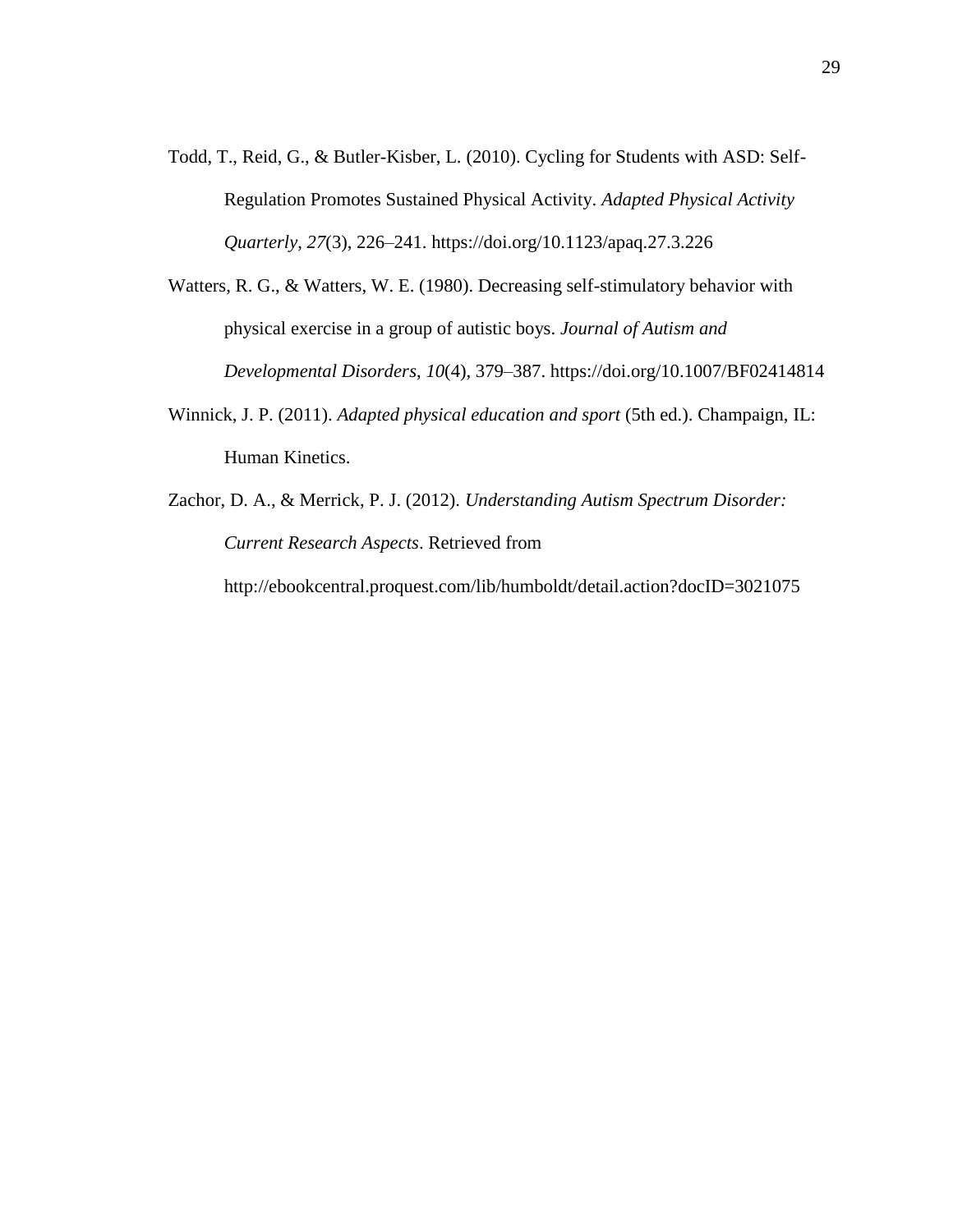### APPENDIX

### Behavior Chart

## Participant

|                            | Hands To<br>Self | Quite Voice | Follow<br>Directions | Comments/Number of<br><b>Tally Marks</b> |
|----------------------------|------------------|-------------|----------------------|------------------------------------------|
| <b>Baseline</b><br>Phase 1 |                  |             |                      |                                          |
| Intervention<br>Phase      |                  |             |                      |                                          |
| <b>Baseline</b><br>Phase 2 |                  |             |                      |                                          |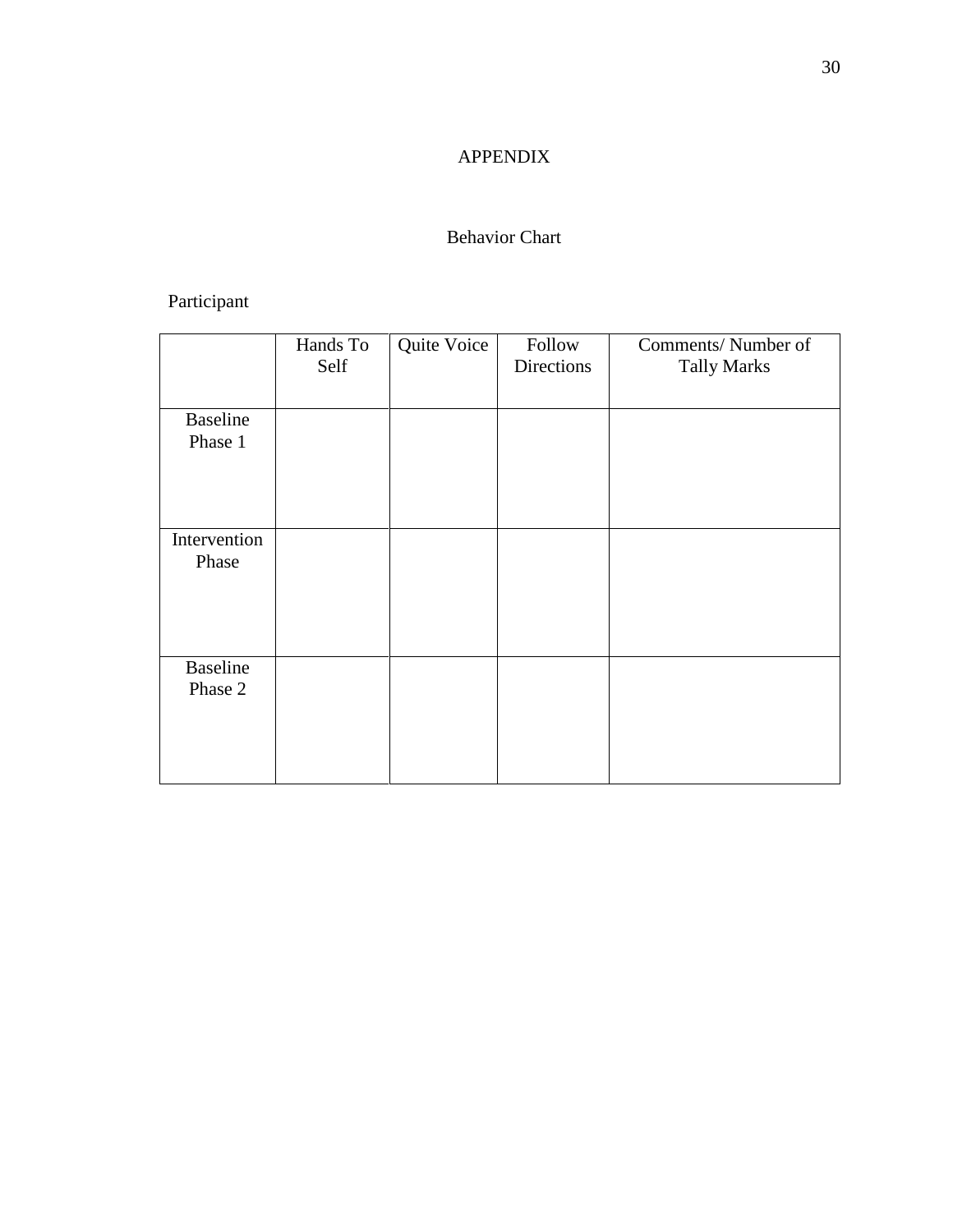#### INFORMED CONSENT/Parent/Legal Guardian

#### The effects of circuit training on decreasing off-task behaviors for children with Autism Spectrum Disorder

My name is Juan Carlos Hernandez and I am a graduate student at Humboldt State University and an Adapted Physical Education Instructor at Santa Rosa City Schools. I am conducting this research study to see if there are any effects of circuit training on decreasing off-task behaviors for children with Autism Spectrum Disorder. If your child volunteers to participate, your child will be participating in physical activity (circuit training) and be observed after each session to determine if there is any change in his behavior. Your child's participation in this study will last three weeks, and will take place during his allocated P.E. time for 33 minutes per session, and a total of 6 sessions.

Your child's participation in this study is voluntary. Your child has the right not to participate at all or to leave the study at any time without penalty or loss of P. E. time. The only possible risks involved for participants include tripping or falling. These risks are not expected, but can occur when running, jumping, and weaving through cones. There are some benefits to this research, particularly that participants will work on their coordination, agility, balance, and strength through circuit training while being active for 33 minutes each session.

If the participant decides to withdrawal from the research, the data collected will be removed from the study. No incentive will be provided for students to participate since it will take place during their allocated P.E. time.

It is anticipated that study results will be shared with the public through presentations and/or publications. Any information that is obtained in connection with this study and that can be identified with your child will remain confidential and will be disclosed only with your permission. Measures to insure your child's confidentiality are using last name only, and keeping data results stored in the researchers computer. Raw data containing information that can be identified with your child will be destroyed after a period of three months after study completion. The de-identified data will be maintained in a safe, locked location and may be used for future research studies or distributed to another investigator for future research studies without additional informed consent from you.

This consent form will be maintained in a safe, locked location and will be destroyed after a period of three years after the study is completed.

If you have any questions about the research at any time, please call or email me at (707)696-7757, [jchern19@gmail.com](mailto:jchern19@gmail.com) or advisor David Adams at david.adams@humublodt.edu. If you have any concerns with this study or questions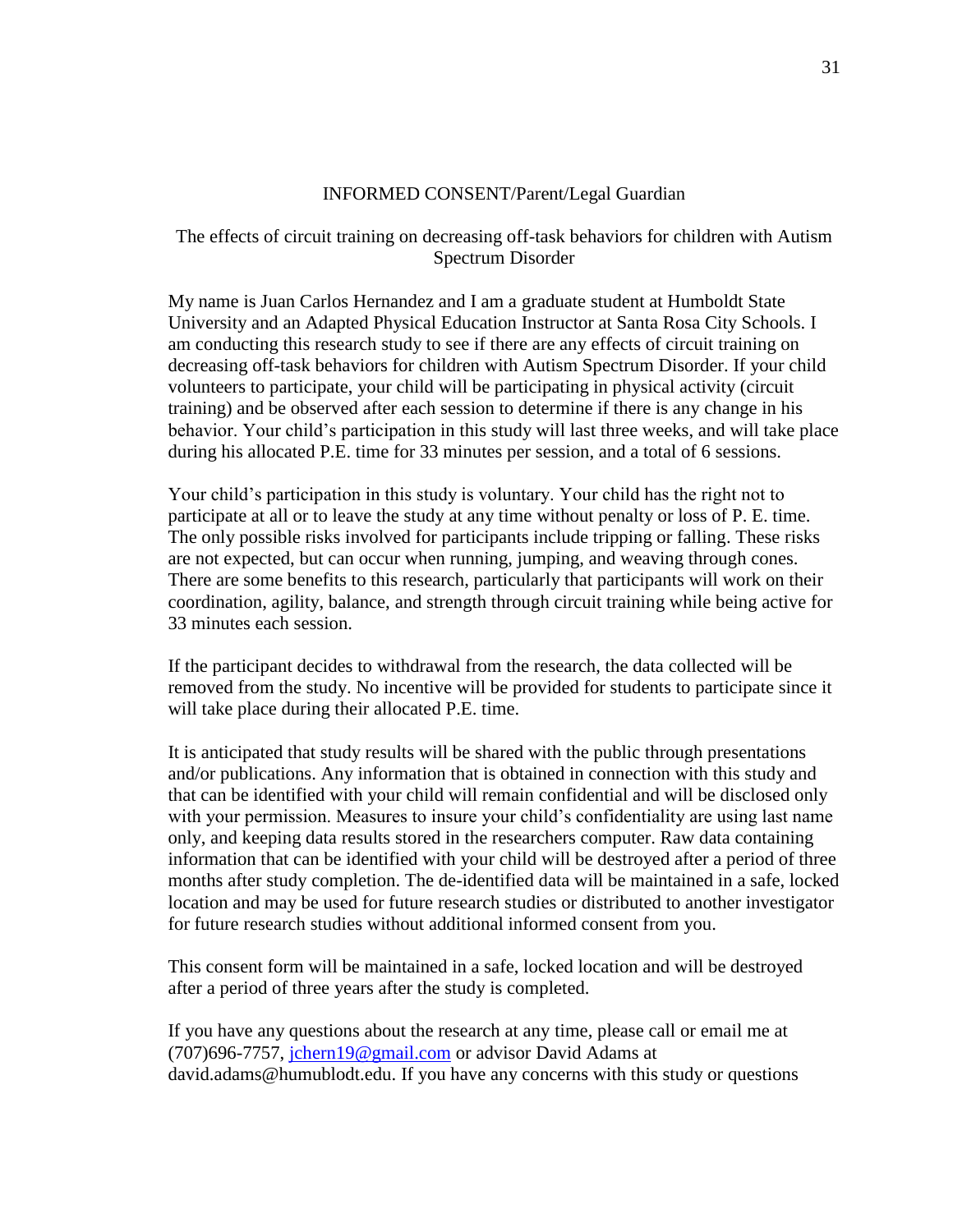about your rights as a participant, contact the Institutional Review Board for the Protection of Human Subjects at irb@humboldt.edu or (707) 826-5165.

Your signature below indicates that you have read and understand the information provided above, that you willingly agree to your child's participation, and that you may withdraw your consent at any time and discontinue your child's participation at any time without penalty or loss of benefits to which your child is otherwise entitled.

Signature Date \_\_\_\_\_\_\_\_\_\_\_\_\_\_\_\_\_\_\_\_\_\_\_\_ \_\_\_\_\_\_\_\_\_\_\_\_\_\_\_\_\_\_\_\_\_\_\_\_\_\_\_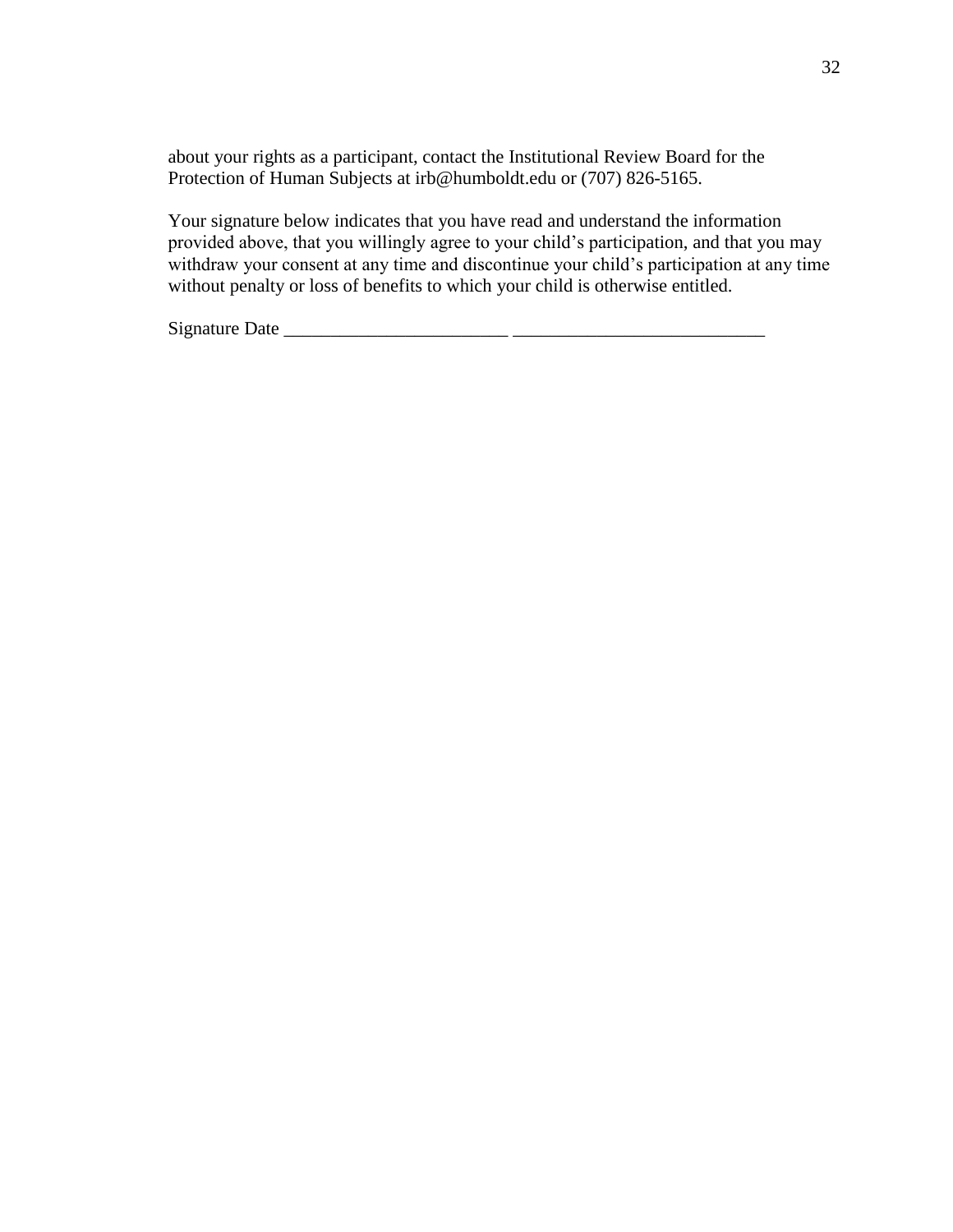Circuit Training Sessions

| Warm Up                    | Agility                               | Agility and Skill              |
|----------------------------|---------------------------------------|--------------------------------|
| Set up: 2 cones at a       | Set up/equipment: 2 cones, 1          | Set up/ equipment: At least    |
| distance of 10 yards, and  | set at the corner of the end line     | four hurdles of 6". Set up     |
| student's will all line up | of a basketball court to begin,       | four cones (along the end      |
| behind one cone.           | and the other at half court. Add      | line of basketball court) and  |
|                            | hurdles in between cones:             | divide participants into four  |
| Duration: 11 minutes       | hurdles $(6", 9",$ and $12"$ height). | teams. Set up twenty been-     |
| total (approximately 1     |                                       | bags 25 feet away (half        |
| minute each exercise).     | Duration: 11 total                    | court). Participants will leap |
|                            | (approximately 1 min each             | over 1 or 2 hurdles as they    |
| Warm up: Progression-      | exercise)                             | run for a been-bag to the      |
| walking on toes,           |                                       | half court and back.           |
| walking on heels,          | <b>Agility/Circuit Training:</b>      |                                |
| jogging, skipping, side    | Each exercise 2X                      | Duration: 11 minutes           |
| shuffling, hopping,        | -Leap over 1 - 6" hurdle              |                                |
| galloping, leaping, and    | -Leap over 2-6" hurdles (5feet        | Agility and skill game:        |
| running fast.              | in between)                           | Bean Bag relays                |
|                            | -Leap over 3 hurdles, 2-6" and        | Participants will have a       |
|                            | $1-9$ ".                              | relay race to see who can      |
|                            | (5 feet in between)                   | pick up the most been-bags.    |
|                            | -Leap over 4 hurdles                  | The rules will continue to     |
|                            | $2 - 6$ " / 1-9"/1-12"                | change including: hopping      |
|                            | (5 feet in between)                   | over hurdles, must pick up     |
|                            |                                       | the farthest bean bag, must    |
|                            | -Place hurdles 2 feet apart,          | throw the been bag back        |
|                            | while keeping the cone at half        | your cone, must balance        |
|                            | line for participants to finish       | been bag on your head on       |
|                            | with a sprint.                        | your way back etc.             |
|                            | · Step in between hurdles with        |                                |
|                            | both feet (quickly) going             |                                |
|                            | forward                               |                                |
|                            | · Step sideways facing to the         |                                |
|                            | right and leading with left foot.     |                                |
|                            | · Step sideways facing to the         |                                |
|                            | left and leading with right foot.     |                                |
|                            | · Both feet together hopping          |                                |
|                            | over each hurdle with only one        |                                |
|                            | bounce.                               |                                |
|                            |                                       |                                |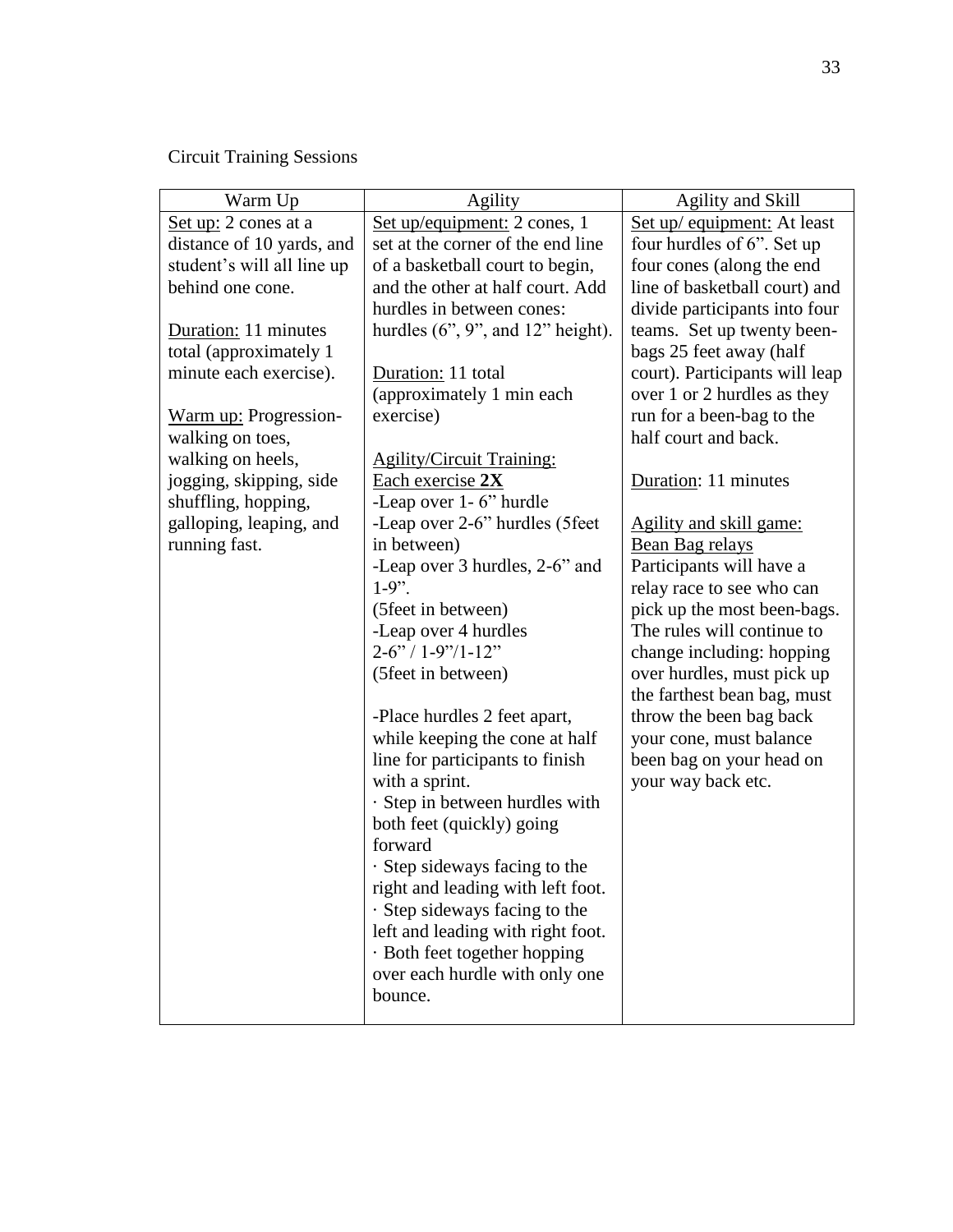| Warm Up                       | Agility                          | Agility and Skill              |
|-------------------------------|----------------------------------|--------------------------------|
| Set up: 2 cones at a distance | Set up/equipment: Hula           | Set up/equipment:              |
| of 10 yards, and student's    | Hoops, agility rings, and        | Create two lines with same     |
| will all line up behind one   | footballs. Basketball court      | agility exercised practiced    |
| cone.                         | sidelines, and end line will     | (hula-hoops, agility rings,    |
|                               | be used for students to          | and hurdles)                   |
| Time: 11 minutes total        | circulate back into line.        |                                |
| (approximately 1 minute       |                                  | Time: 11 minutes total         |
| each exercise).               | Time: 11 minutes total           |                                |
|                               | (Approximately 1-2 minute        | <u>Agility and skill/game:</u> |
| Warm up: Progression-         | each exercise).                  | throwing and catching          |
| walking on toes, walking on   |                                  | -Have a thrower at the end     |
| heels, jogging, skipping,     | <b>Agility/Circuit Training:</b> | of each line (teacher/helper)  |
| side shuffling, hopping,      | Each exercise 2X                 | and throw a soft football to   |
| galloping, leaping, and       | - Place 5 hula hoops in a        | first person in line to run    |
| running fast.                 | linear line and have students    | through hula-hoops, rings,     |
|                               | step in each Hula Hoop           | and hurdles. Teacher/aid       |
|                               | with both feet (quick feet).     | can decrease the distance of   |
|                               | -Separate hula-hoops 1'          | the throw in order for         |
|                               | foot apart and have students     | student to have success.       |
|                               | leap from hula-hoop to           |                                |
|                               | hula-hoop.                       | -Have students catch the       |
|                               | -Have students jump with         | ball run through the hula-     |
|                               | both feet together with hula-    | hoops, rings, and hurdles      |
|                               | hoops 1' foot apart.             | and then throw football to a   |
|                               |                                  | target (cone/hula              |
|                               | -Use 12 agility rings and        | hoop/person).                  |
|                               | place them in a hop scotch       |                                |
|                               | pattern $(1/2/1/2)$              |                                |
|                               | -Use the same rings, and set     |                                |
|                               | them in a zigzag formation       |                                |
|                               | and have participants place      |                                |
|                               | one foot in each ring as they    |                                |
|                               | move forward.                    |                                |
|                               | - Same set up (Zigzag), and      |                                |
|                               | add two hurdles (6" inches       |                                |
|                               | height) following the rings.     |                                |
|                               |                                  |                                |
|                               |                                  |                                |